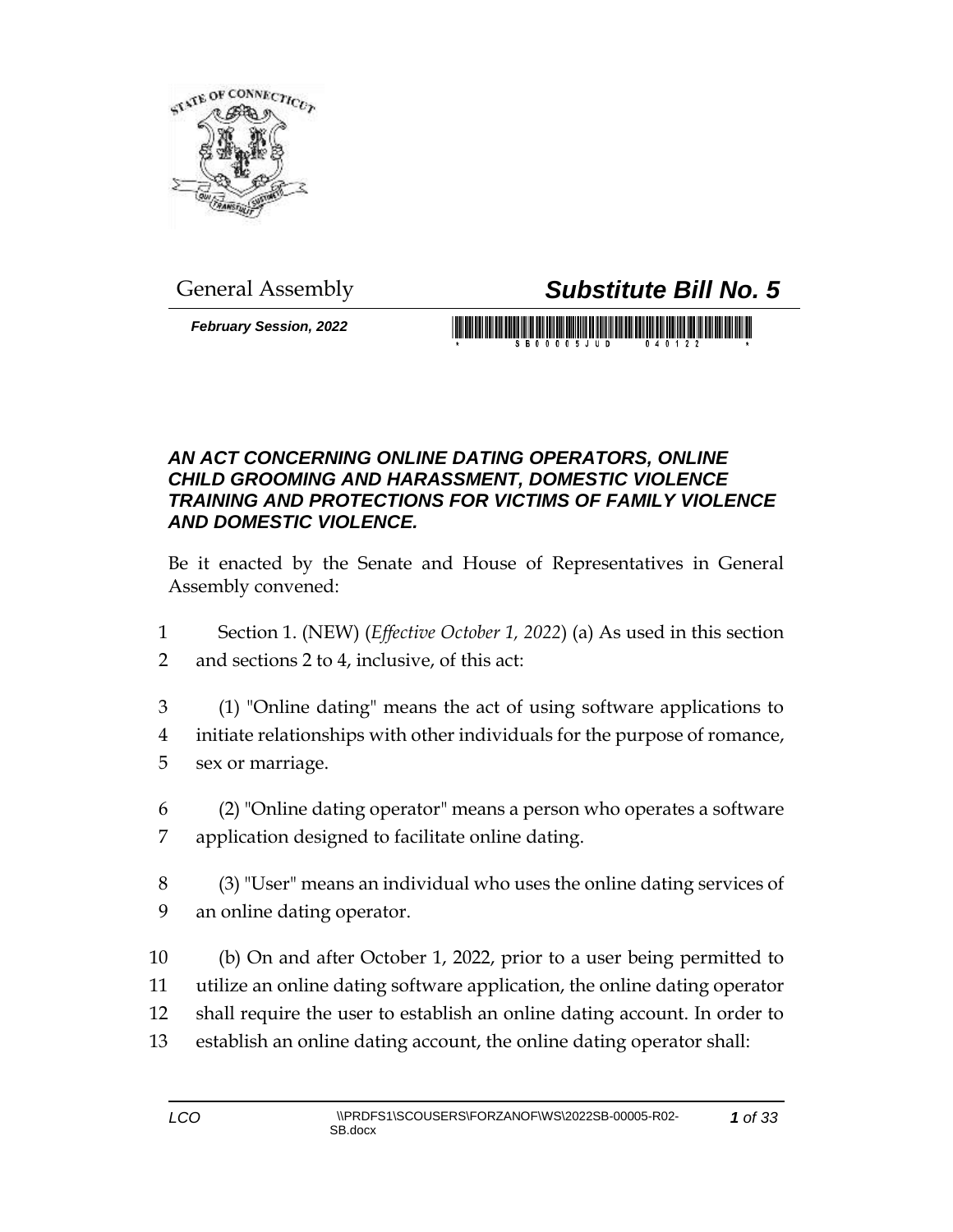(1) Create an electronic user file, which file shall minimally include: (A) The user's legal name; (B) The user's date of birth; (C) The entire or last four digits of the user's Social Security number or an equivalent identification number for a foreign user, such as the user's passport number or taxpayer identification number; (D) The user's address; (E) The user's electronic mail address; (F) The user's telephone number; (G) Any other information collected from the user used to verify the user's identity; (H) The method used to verify the user's identity; and (I) The date of verification. (2) Encrypt all confidential information contained in an electronic user file; (3) Verify the user's identity in accordance with section 2 of this act or through an alternative methodology for remote multi-sourced authentication, which may include third-party and governmental databases, that may be approved by the Department of Consumer Protection; and (4) Record the user's certification that the information provided to the online dating operator by the user is accurate. (c) Each online dating account shall be (1) nontransferable, and (2) unique to the user who establishes the account. (d) Online dating operators shall maintain electronic user files for two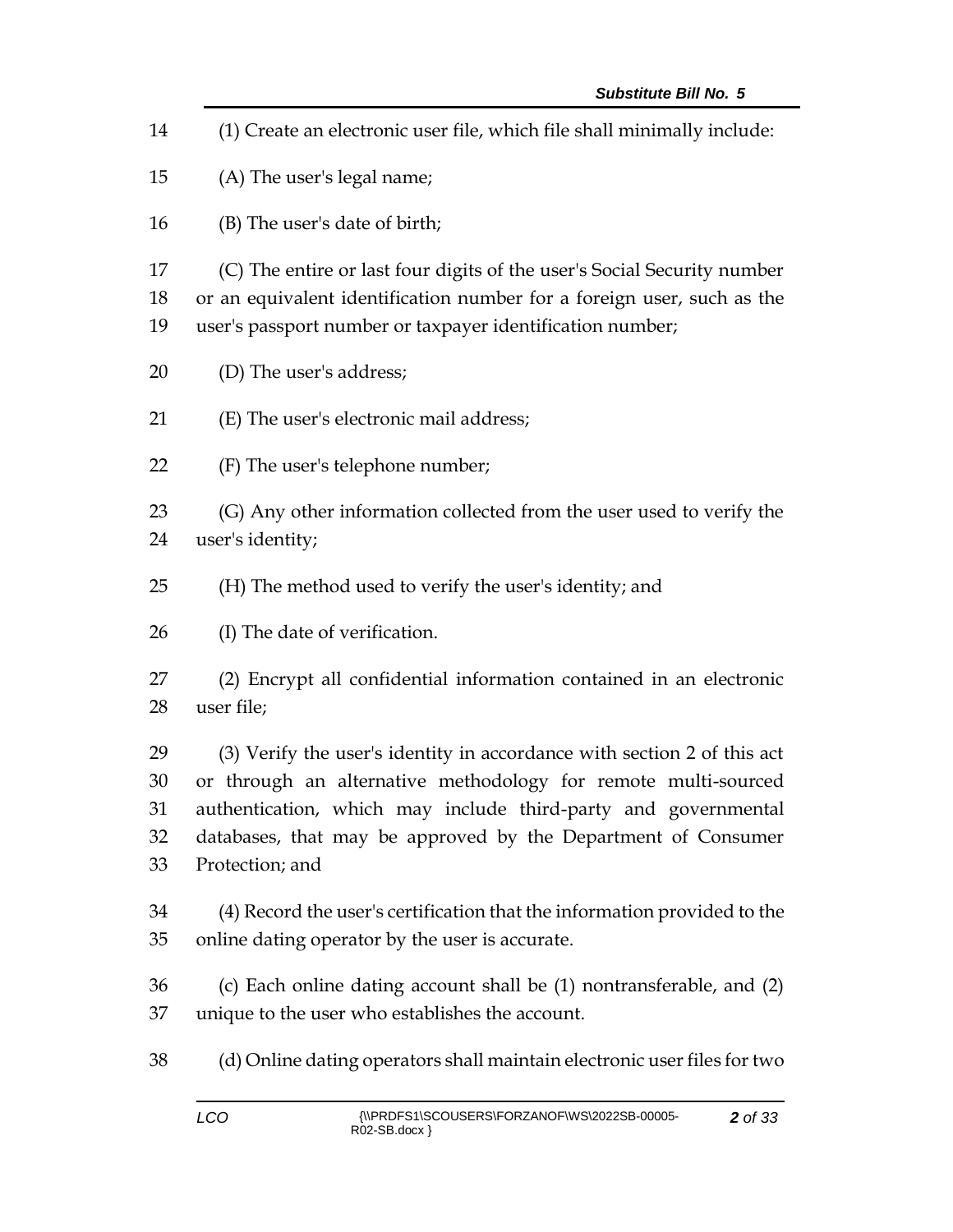years after the date of termination of an online dating account and shall destroy all copies of the electronic user file after such two-year period expires.

 Sec. 2. (NEW) (*Effective October 1, 2022*) (a) On and after October 1, 2022, prior to an individual being allowed to open an online dating account, an online dating operator shall conduct a comprehensive identity check of such individual. An online dating operator may contract with a third party for identity verification of any individual seeking to open an online dating account.

 (b) The comprehensive identity check shall minimally include an identity search of the individual's name, date of birth, address and last four digits of the individual's Social Security number or an equivalent identification number for a foreign user. Prior to establishing the online dating account, an online dating operator shall utilize identity authentication questions that require an individual who seeks to use the online dating service to provide information known only to the individual, such as previous addresses or credit transactions, unless an alternate method of authentication of equal or greater security and effectiveness is approved, in writing, by the Department of Consumer Protection.

 Sec. 3. (NEW) (*Effective October 1, 2022*) On and after October 1, 2022, online dating operators shall develop their online dating services to maintain the security and confidentiality of participation and all information in an electronic user file, except such information shall be disclosed in response to a lawful subpoena, summons, warrant or court order.

 Sec. 4. (NEW) (*Effective October 1, 2022*) (a) The Department of Consumer Protection may issue fines of not more than twenty-five thousand dollars per violation, accept an offer in compromise, or take other actions permitted by the general statutes or the regulations of Connecticut state agencies if an online dating operator fails to collect, keep confidential or disclose information in accordance with the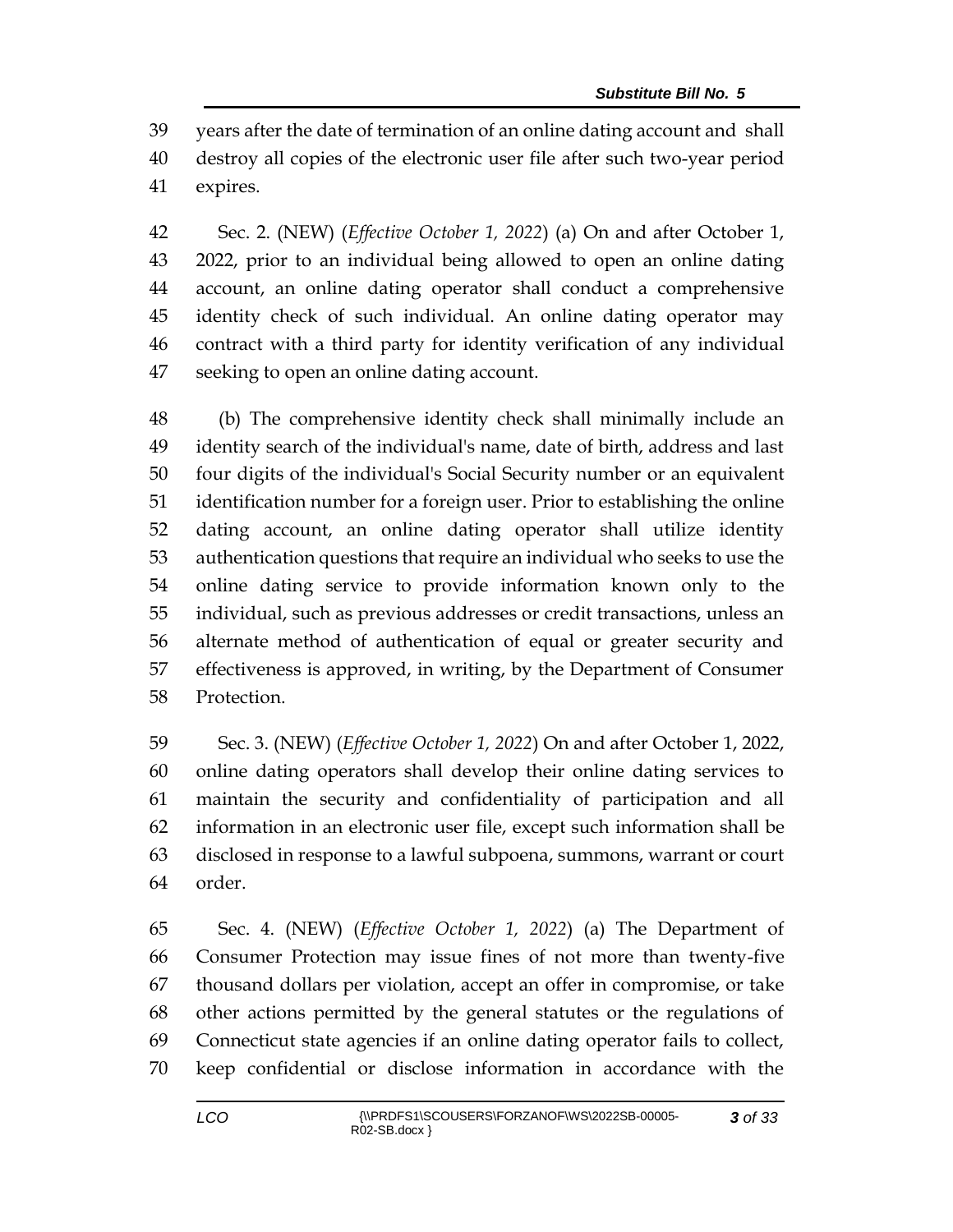provisions of sections 1 to 3, inclusive, of this act.

 (b) The Commissioner of Consumer Protection, or the commissioner's designee, may conduct investigations and hold hearings on any matter under the provisions of this section and sections 1 to 3, inclusive, of this act. The commissioner, or the commissioner's designee, may issue subpoenas, administer oaths, compel testimony and order the production of books, records and documents. If any person refuses to appear, to testify or to produce any book, record or document when so ordered, upon application of the commissioner or the commissioner's designee, a judge of the Superior Court may make such order as may be appropriate to aid in the enforcement of this section.

 (c) The Attorney General, at the request of the commissioner or the commissioner's designee, may apply in the name of the state to the Superior Court for an order temporarily or permanently restraining and enjoining any person from violating any provision of this section and sections 1 to 3, inclusive, of this act.

 Sec. 5. (*Effective from passage*) (a) There is established a working group to examine and develop recommendations regarding potential legislation to criminalize child grooming, including acts to persuade, coerce, induce or entice a minor for the purposes of: (1) Sexually exploiting the minor; (2) the creation of child pornography; (3) engaging the minor in prostitution; or (4) trafficking the minor.

 (b) The working group shall be comprised of: (1) An individual appointed by the president pro tempore of the Senate, who shall serve as the chairperson of the working group, (2) an individual appointed by the speaker of the House of Representatives, (3) an individual appointed by the minority leader of the Senate, (4) an individual appointed by the minority leader of the House of Representatives, (5) an individual appointed by the Senate chairperson of the joint standing committee of the General Assembly having cognizance of matters relating to the judiciary, (6) an individual appointed by the House chairperson of the joint standing committee of the General Assembly having cognizance of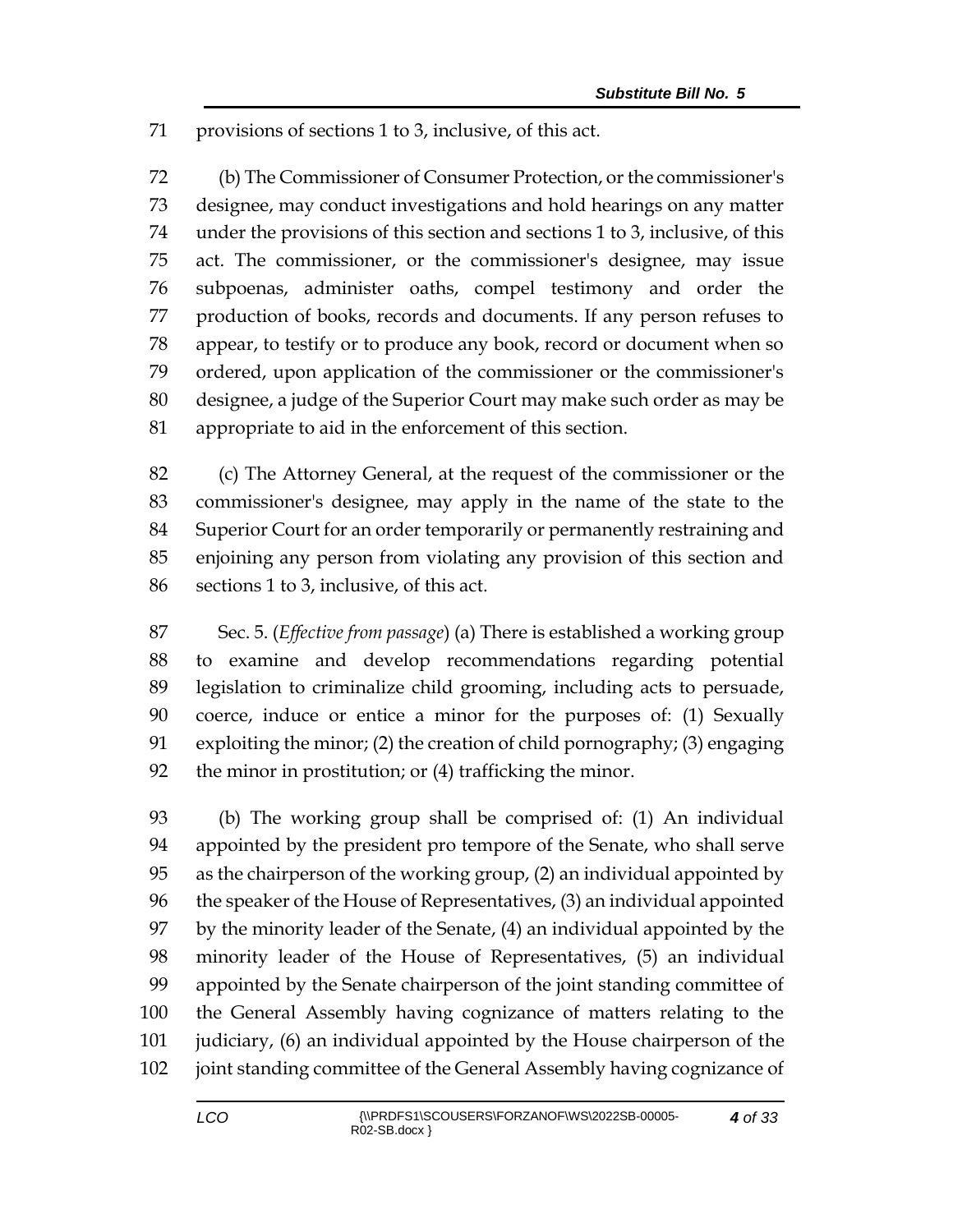matters relating to the judiciary, (7) an individual appointed by the Senate ranking member of the joint standing committee of the General Assembly having cognizance of matters relating to the judiciary, (8) an individual appointed by the House ranking member of the joint standing committee of the General Assembly having cognizance of matters relating to the judiciary, (9) the Chief Public Defender, or the Chief Public Defender's designee, and (10) the Chief State's Attorney, or the Chief State's Attorney's designee. Any member of the working group appointed under subdivisions (1) to (8), inclusive, of this subsection may be a member of the General Assembly.

 (c) All appointments to the working group shall be made not later than sixty days after the effective date of this section. The appointing authority shall provide a copy of such appointment to the administrator of the joint standing committee of the General Assembly having cognizance of matters relating to the judiciary not later than seven days after the date of the appointment.

 (d) The chairperson of the working group shall schedule the first meeting of the working group, which shall be held not later than ninety days after the effective date of this section.

 (e) On or before December 31, 2022, the working group shall report its recommendations, in accordance with the provisions of section 11-4a of the general statutes, to the joint standing committee of the General Assembly having cognizance of matters relating to the judiciary. The working group shall terminate on the date that it submits such report or December 31, 2022, whichever is later.

Sec. 6. (NEW) (*Effective July 1, 2022*) (a) As used in this section:

 (1) "Eligible entity" means any of the following located in this state: 130 (A) A local or regional school district,  $(B)$  a historical society,  $(C)$  a tax- exempt entity registered with the office of the Secretary of the State, (D) a government agency, (E) a constituent unit of the state system of higher education, (F) a public library, or (G) any other entity operating under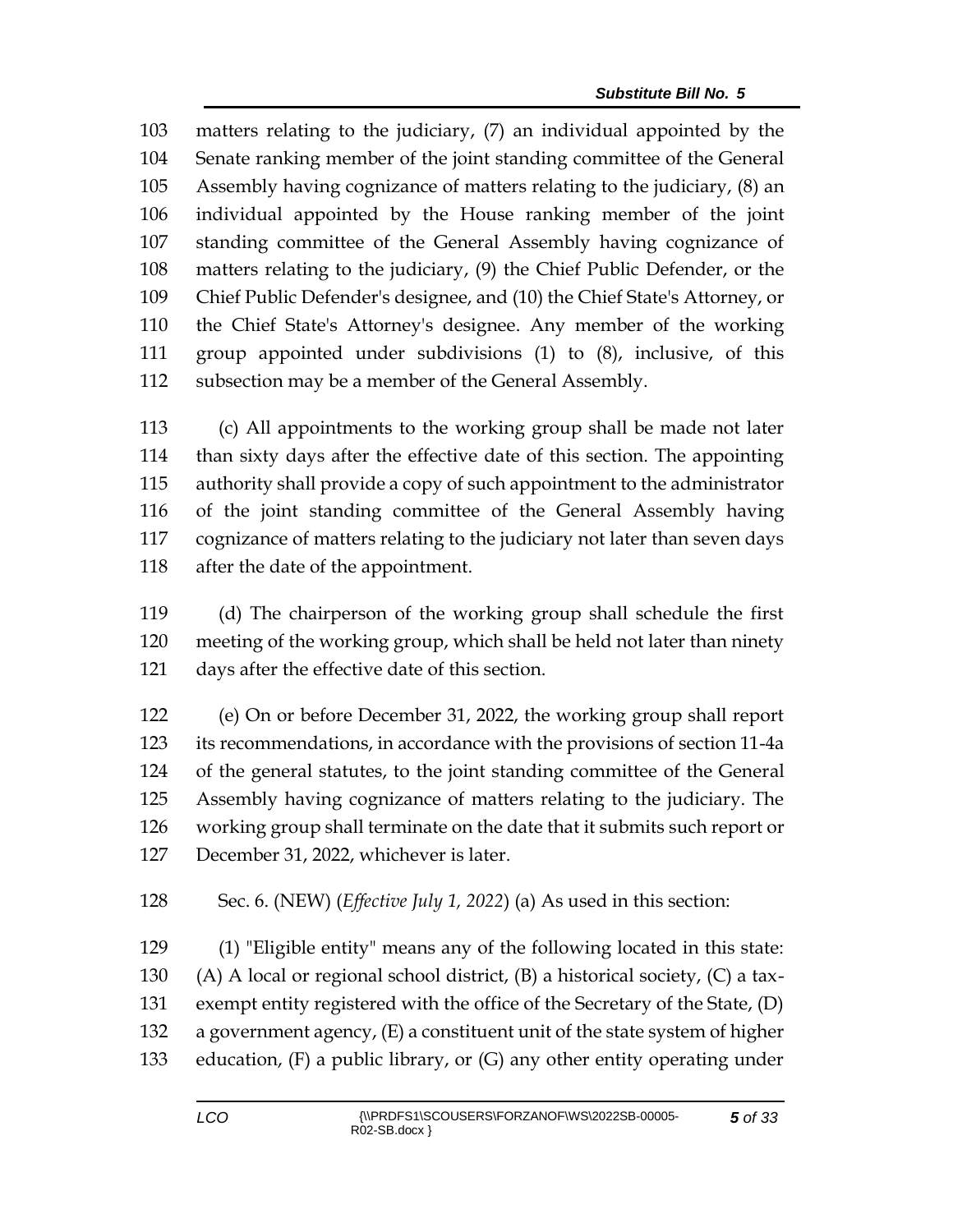## another entity described in this subdivision; and

 (2) "Online abuse" means the following acts, when conducted using any interactive computer service: (A) Speech or conduct motivated by hatred, prejudice or bigotry towards a person or group based on the person's actual or perceived religion, national origin, alienage, color, race, sex, gender identity or expression, sexual orientation or disability, 140 (B) harassment,  $(C)$  stalking,  $(D)$  swatting,  $(E)$  doxing, or  $(F)$  an assault.

 (b) There is established a grant program to provide educational and training opportunities with the goal of preventing online abuse and informing individuals about identifying, reporting, responding to and avoiding online abuse. The grant program shall be administered by the Department of Emergency Services and Public Protection, in consultation with the State-Wide Hate Crimes Advisory Council, established under section 51-279f of the general statutes.

 (c) Not later than three months after receiving funds from the state for any fiscal year, the administrator of the grant program shall issue a request for proposals from any eligible entity. Each response to the request for proposals shall: Specify the types of online abuse that the entity proposes to address in accordance with the purposes of the program under subsection (b) of this section; the methods used to achieve the goals of the program; other specific goals of the eligible entity; the target audience of the training and information that the entity would provide; whether the eligible entity is replicating a program found to have a high likelihood of success as determined by a cost- benefit analysis appearing in a peer reviewed academic journal; and the amount, if any, of matching funds the eligible entity will contribute.

 (d) The department may award grants for any programming or service that prevents online abuse or furthers the other goals of the program under subsection (b) of this section, including training teachers or professionals within schools, archiving, public murals, curriculum development and marketing. Eligible entities may use the funds awarded under this subsection collectively, including regionally,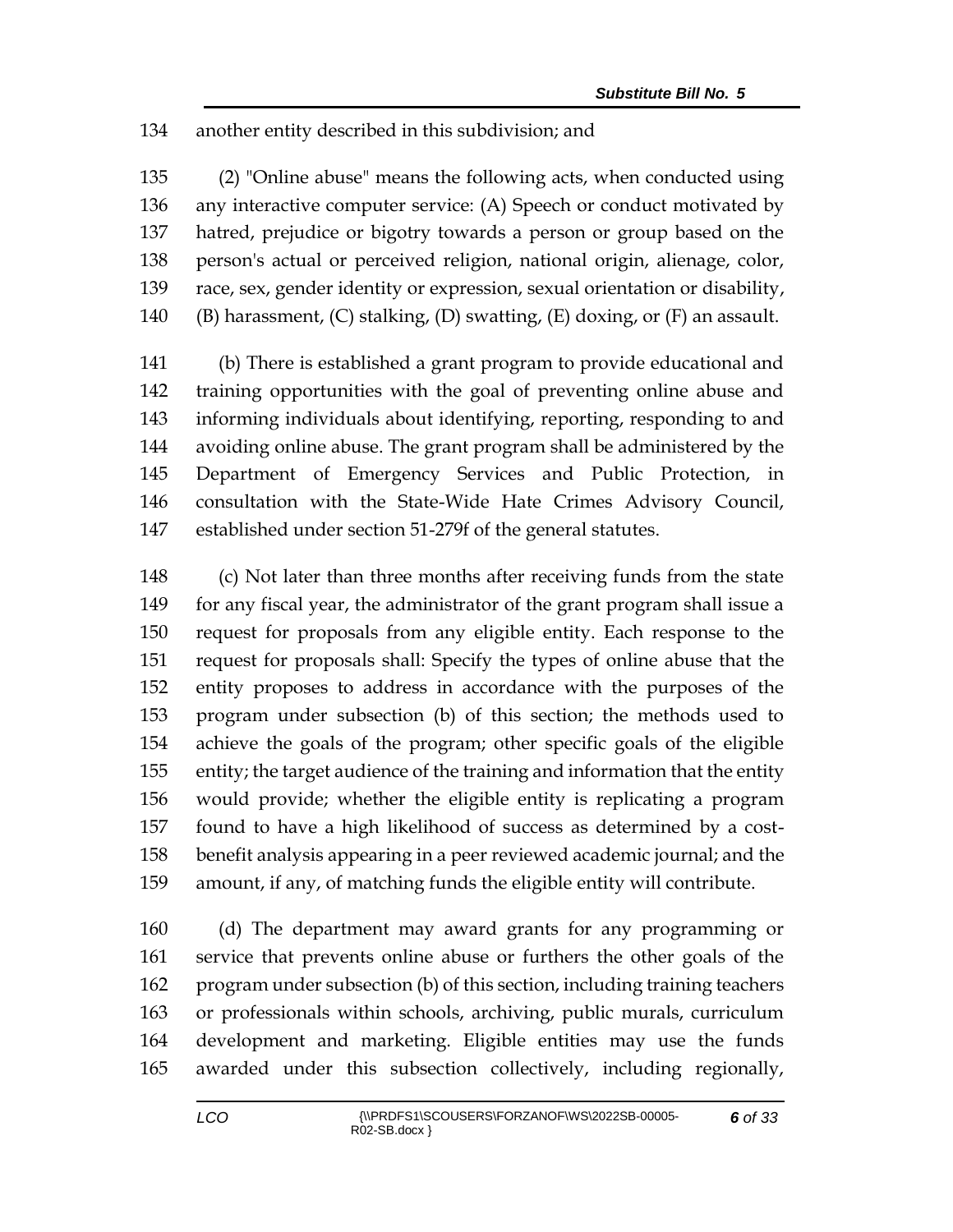through coordinated efforts and conferences that achieve the goals of the program.

 (e) The department may only award a grant to an eligible entity in an amount not to exceed thirty thousand dollars during any fiscal year.

 Sec. 7. Subdivision (10) of section 46a-51 of the 2022 supplement to the general statutes is repealed and the following is substituted in lieu thereof (*Effective October 1, 2022*):

 (10) "Employer" includes the state and all political subdivisions thereof and means any person or employer with **[**three**]** one or more 175 persons in such person's or employer's employ;

 Sec. 8. Section 46a-54 of the 2022 supplement to the general statutes is repealed and the following is substituted in lieu thereof (*Effective October 1, 2022*):

The commission shall have the following powers and duties:

 (1) To establish and maintain such offices as the commission may deem necessary;

 (2) To organize the commission into a division of affirmative action monitoring and contract compliance, a division of discriminatory practice complaints and such other divisions, bureaus or units as may be necessary for the efficient conduct of business of the commission;

 (3) To employ legal staff and commission legal counsel as necessary to perform the duties and responsibilities under section 46a-55. One commission legal counsel shall serve as supervising attorney. Each commission legal counsel shall be admitted to practice law in this state;

 (4) To appoint such investigators and other employees and agents as it deems necessary, fix their compensation within the limitations provided by law and prescribe their duties;

(5) To adopt, publish, amend and rescind regulations consistent with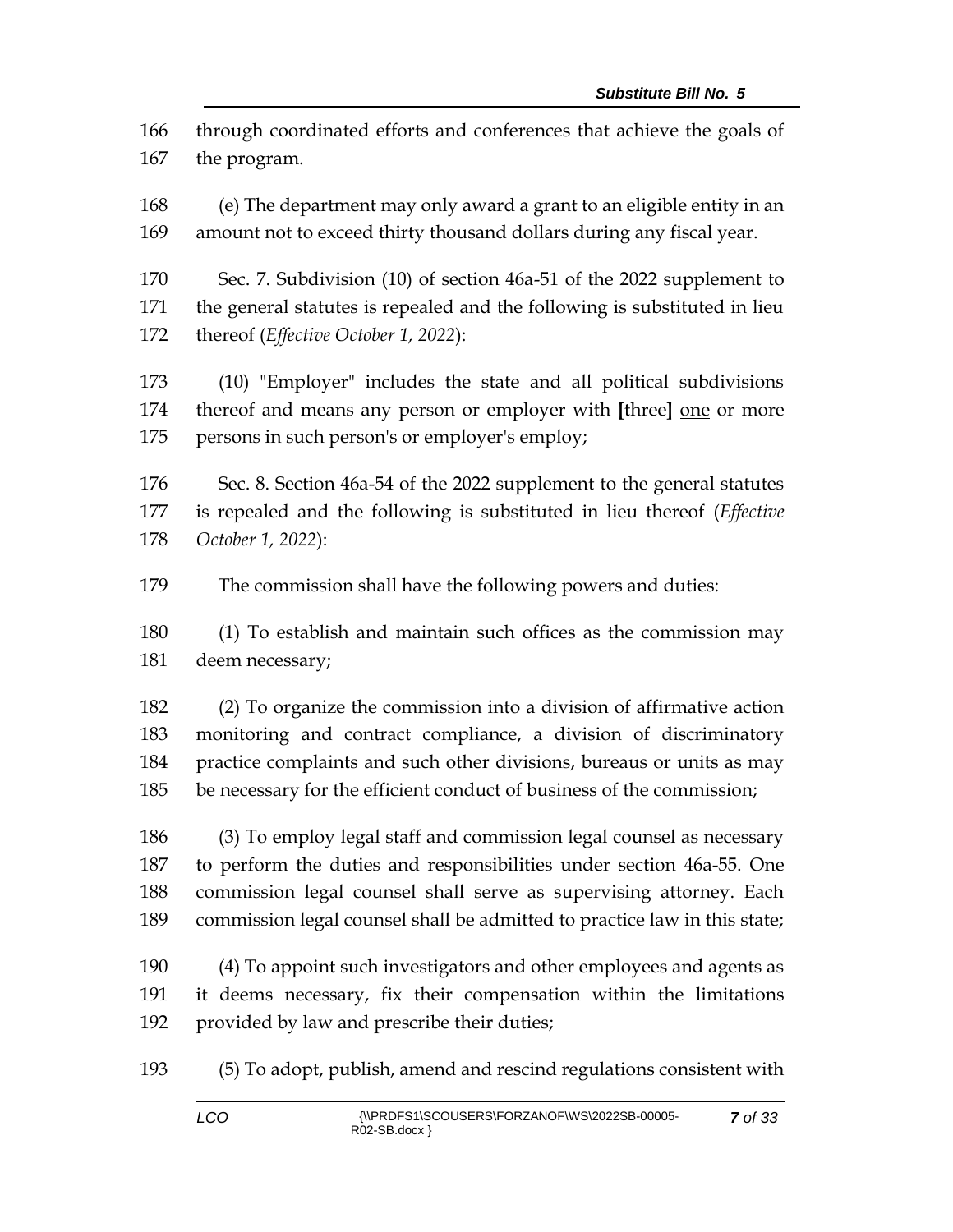and to effectuate the provisions of this chapter;

 (6) To establish rules of practice to govern, expedite and effectuate the procedures set forth in this chapter;

 (7) To recommend policies and make recommendations to agencies and officers of the state and local subdivisions of government to effectuate the policies of this chapter;

 (8) To receive, initiate as provided in section 46a-82, investigate and mediate discriminatory practice complaints;

 (9) By itself or with or by hearing officers or human rights referees, to hold hearings, subpoena witnesses and compel their attendance, administer oaths, take the testimony of any person under oath and require the production for examination of any books and papers relating to any matter under investigation or in question;

 (10) To make rules as to the procedure for the issuance of subpoenas by individual commissioners, hearing officers and human rights referees;

 (11) To require written answers to interrogatories under oath relating to any complaint under investigation pursuant to this chapter alleging any discriminatory practice as defined in subdivision (8) of section 46a- 51, and to adopt regulations, in accordance with the provisions of chapter 54, for the procedure for the issuance of interrogatories and compliance with interrogatory requests;

 (12) To utilize such voluntary and uncompensated services of private individuals, agencies and organizations as may from time to time be offered and needed and with the cooperation of such agencies, (A) to study the problems of discrimination in all or specific fields of human relationships, and (B) to foster through education and community effort or otherwise good will among the groups and elements of the population of the state;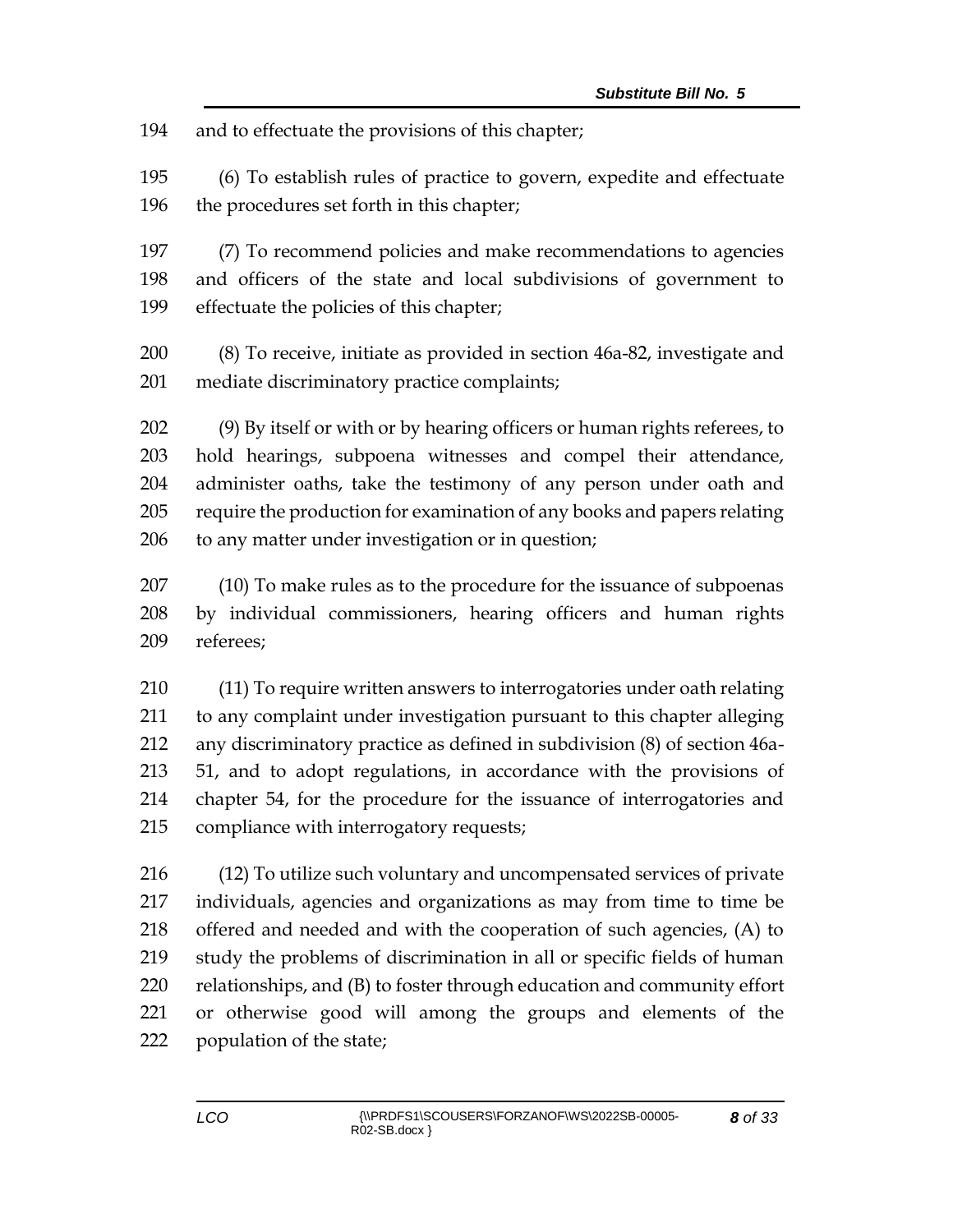(13) To require the posting by an employer, employment agency or labor organization of such notices regarding statutory provisions as the commission shall provide;

226 (14) To require the posting, by any respondent or other person subject 227 to the requirements of section 46a-64, as amended by this act, 46a-64c, 228 as amended by this act, 46a-81d or 46a-81e, of such notices of statutory provisions as it deems desirable;

 (15) To require an employer having three or more employees to (A) post in a prominent and accessible location information concerning the illegality of sexual harassment and remedies available to victims of sexual harassment; **[**,**]** (B) provide, not later than three months after the employee's start date with the employer, a copy of the information concerning the illegality of sexual harassment and remedies available to victims of sexual harassment to each employee by electronic mail with a subject line that includes the words "Sexual Harassment Policy" or words of similar import, if (i) the employer has provided an electronic mail account to the employee, or (ii) the employee has provided the employer with an electronic mail address, provided if an employer has not provided an electronic mail account to the employee, the employer shall post the information concerning the illegality of sexual harassment and remedies available to victims of sexual harassment on the employer's Internet web site, if the employer maintains such an Internet web site. An employer may comply with the requirements of this subparagraph, by providing an employee with the link to the commission's Internet web site concerning the illegality of sexual harassment and the remedies available to victims of sexual harassment by electronic mail, text message or in writing; and (C) provide two hours of training and education to employees within one year of October 1, 2019, provided any employer who has provided such training and education to any such employees after October 1, 2018, shall not be required to provide such training and education a second time. An employer having (i) three or more employees, shall provide such training and education to an employee hired on or after October 1, 2019,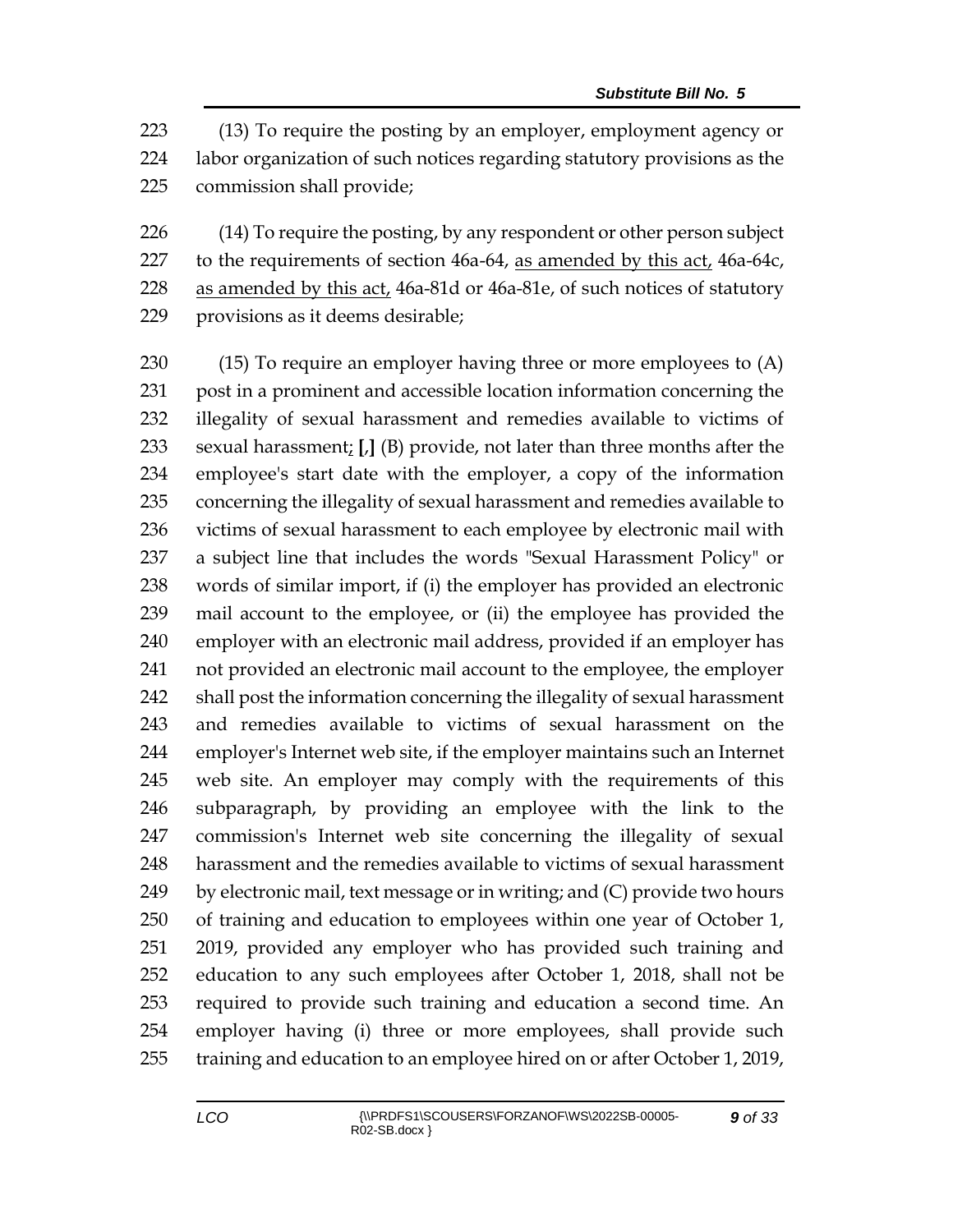not later than six months after the date of his or her hire, provided the commission has developed and made available such training and education materials in accordance with the provisions of subdivision (8) of subsection (a) of section 46a-56, as amended by this act; or (ii) less than three employees shall provide such training and education to all supervisory employees within one year of October 1, 2019, and to all new supervisory employees within six months of their assumption of a supervisory position, provided any employer who has provided such 264 training and education to any such supervisory employees after October 1, 2018, shall not be required to provide such training and education a second time. Any supervisory employee hired on or after October 1, 2019, by an employer having less than three employees, shall receive such training and education not later than six months after the date of his or her hire, provided the commission has developed and made available such training and education materials in accordance with the provisions of subdivision (8) of subsection (a) of section 46a-56, as amended by this act. Such training and education shall include information concerning the federal and state statutory provisions concerning sexual harassment and remedies available to victims of sexual harassment. If an employee has received in-person training provided by the commission or has taken the no cost online training provided by the commission on its Internet web site in accordance with 278 the provisions of subdivision  $(8)$  of subsection  $(a)$  of section 46a-56, as amended by this act, while employed by a different employer within the two years preceding the date of hire, an employer may consider such prior training to satisfy the training requirements of this section. An employer who is required to provide training under this subdivision shall provide periodic supplemental training that updates all supervisory and nonsupervisory employees on the content of such training and education not less than every ten years. As used in this subdivision, "sexual harassment" has the same meaning as provided in subdivision (8) of subsection (b) of section 46a-60, as amended by this act, and "employer" includes the General Assembly and "employee" means any individual employed by an employer, including an individual employed by such individual's parent, spouse or child;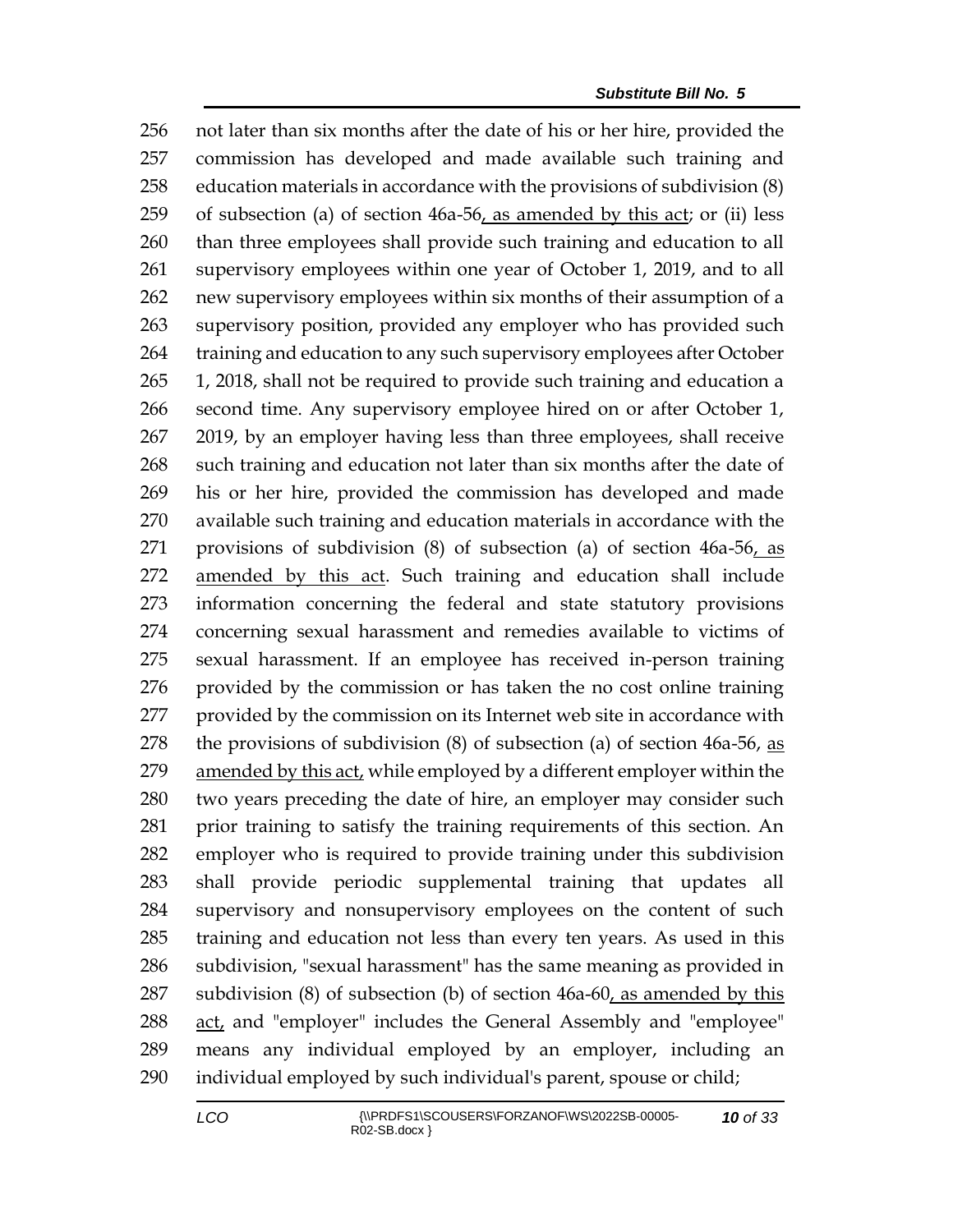(16) To require each state agency that employs one or more employees to (A) provide a minimum of three hours of diversity training and education (i) to all supervisory and nonsupervisory employees, not later than July 1, 2002, with priority for such training to supervisory employees, and (ii) to all newly hired supervisory and nonsupervisory employees, not later than six months after their assumption of a position with a state agency, with priority for such training to supervisory employees. Such training and education shall include information concerning the federal and state statutory provisions concerning discrimination and hate crimes directed at protected classes and remedies available to victims of discrimination and hate crimes, standards for working with and serving persons from diverse populations and strategies for addressing differences that may arise from diverse work environments; and (B) submit an annual report to the Commission on Human Rights and Opportunities concerning the status of the diversity training and education required under subparagraph (A) of this subdivision. The information in such annual reports shall be reviewed by the commission for the purpose of submitting an annual summary report to the General Assembly. Notwithstanding the provisions of this section, if a state agency has provided such diversity training and education to any of its employees prior to October 1, 1999, such state agency shall not be required to provide such training and education a second time to such employees. The requirements of this subdivision shall be accomplished within available appropriations. As used in this subdivision, "employee" includes any part-time employee who works more than twenty hours per week;

 (17) To require each agency to submit information demonstrating its compliance with subdivision (16) of this section as part of its affirmative action plan and to receive and investigate complaints concerning the failure of a state agency to comply with the requirements of subdivision (16) of this section; **[**and**]**

(18) To enter into contracts for and accept grants of private or federal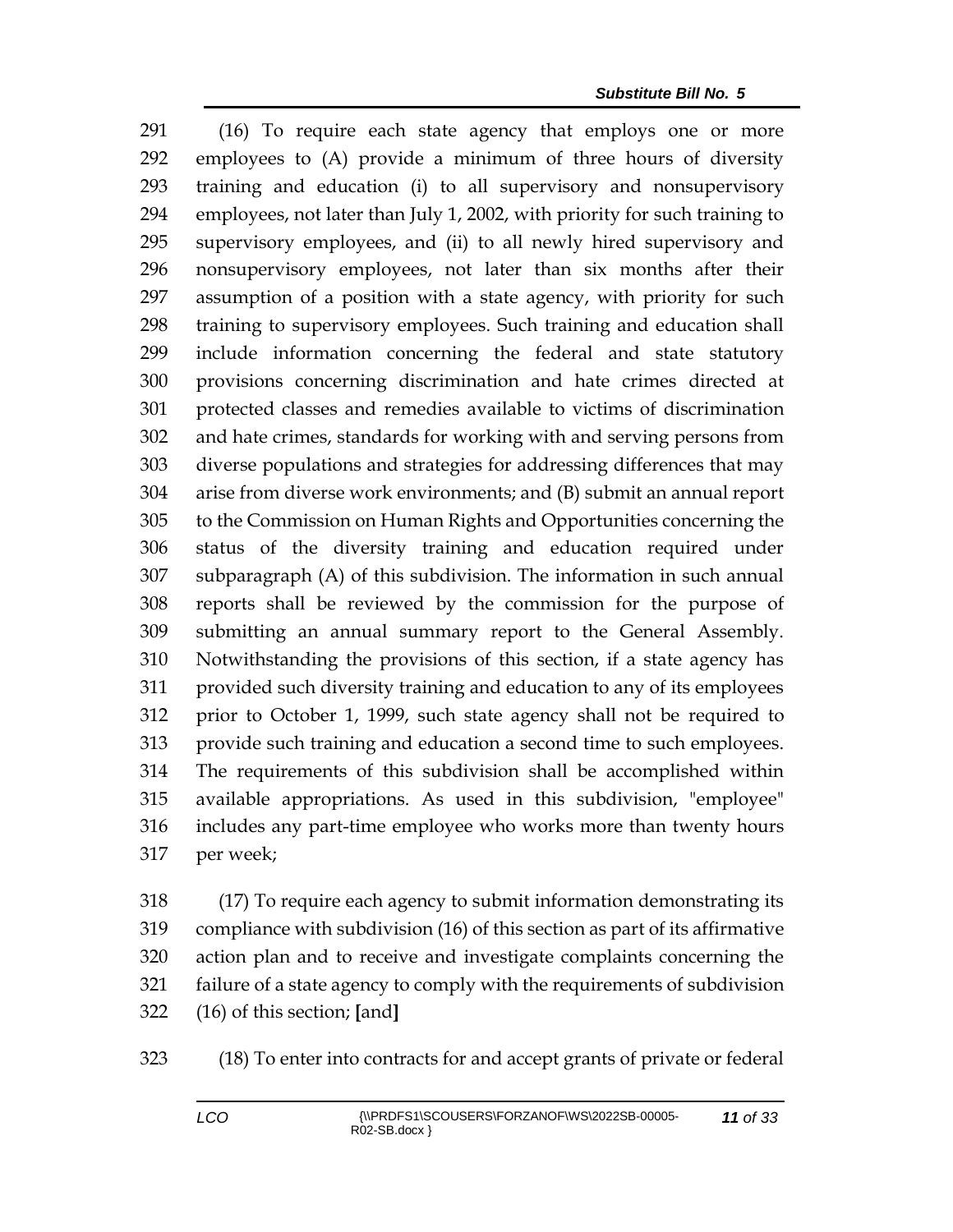funds and to accept gifts, donations or bequests, including donations of service by attorneys; **[**.**]**

 (19) To require each state agency that employs one or more employees to provide a minimum of one hour of training and education related to domestic violence and the resources available to victims of domestic violence (A) to all employees hired prior to January 1, 2023, not later than July 1, 2023, and (B) to all employees hired on or after January 1, 2023, not later than six months after their assumption of a position with a state agency. Such training and education shall include information concerning (i) domestic violence, abuser and victim behaviors; (ii) how domestic violence may impact the workplace; and (iii) the resources available to victims of domestic violence. The requirements of this subdivision shall be accomplished within available appropriations using the training and education materials made available by the commission in accordance with the provisions of subdivision (10) of subsection (a) of section 46a-56, as amended by this act; and

 (20) To require an employer having three or more employees to post in a prominent and accessible location information concerning domestic violence and the resources available to victims of domestic violence in Connecticut.

 Sec. 9. Subsection (a) of section 46a-56 of the general statutes is repealed and the following is substituted in lieu thereof (*Effective October 1, 2022*):

(a) The commission shall:

 (1) Investigate the possibilities of affording equal opportunity of profitable employment to all persons, with particular reference to job training and placement;

 (2) Compile facts concerning discrimination in employment, violations of civil liberties and other related matters;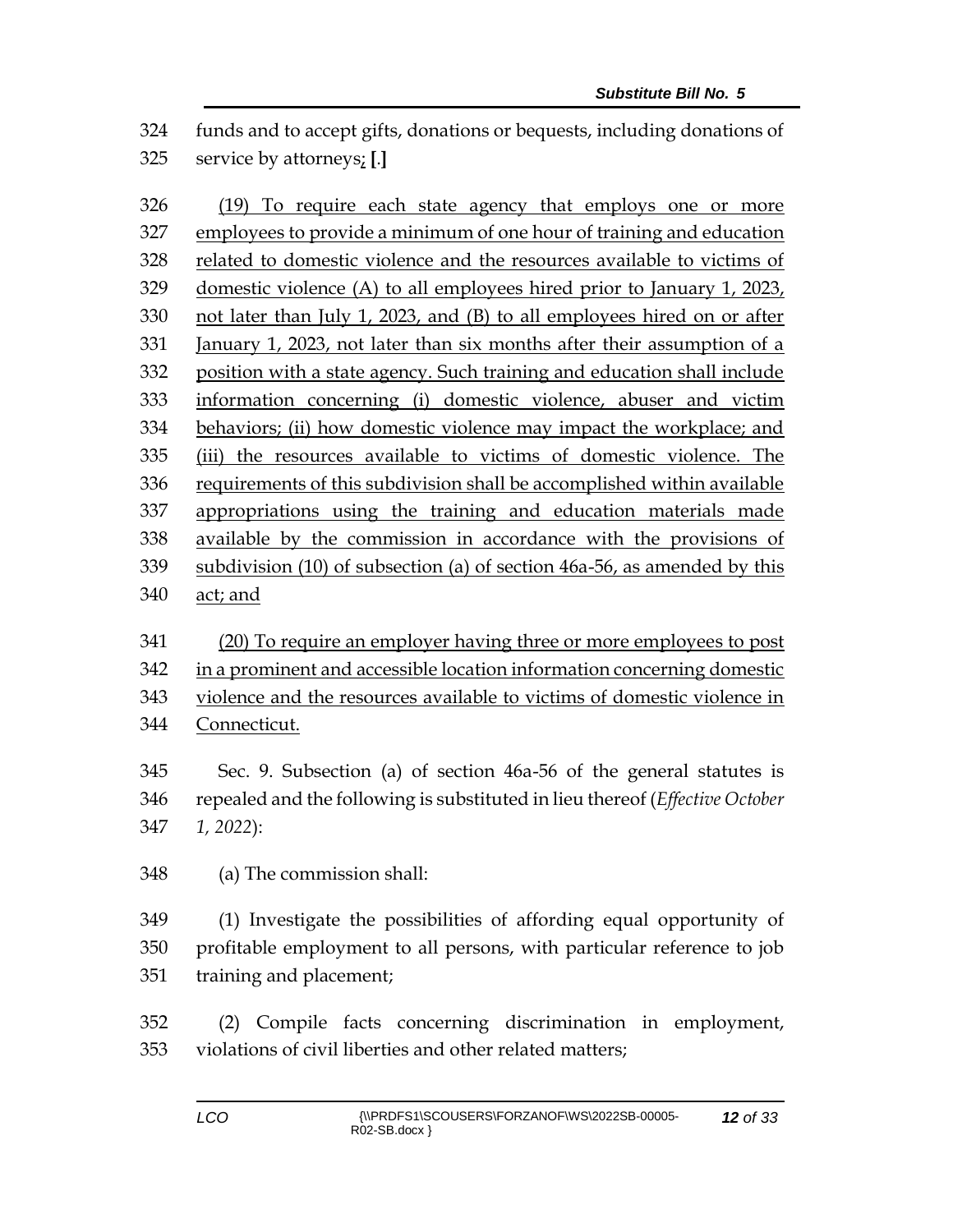(3) Investigate and proceed in all cases of discriminatory practices as provided in this chapter and noncompliance with the provisions of section 4a-60, as amended by this act, or 4a-60a or sections 46a-68c to 46a-68f, inclusive;

 (4) From time to time, but not less than once a year, report to the Governor as provided in section 4-60, making recommendations for the removal of such injustices as it may find to exist and such other recommendations as it deems advisable and describing the investigations, proceedings and hearings it has conducted and their outcome, the decisions it has rendered and the other work it has performed;

 (5) Monitor state contracts to determine whether they are in 366 compliance with sections 4a-60, as amended by this act, and 4a-60a, and those provisions of the general statutes which prohibit discrimination;

 (6) Compile data concerning state contracts with female and minority business enterprises and submit a report annually to the General Assembly concerning the employment of such business enterprises as contractors and subcontractors;

 (7) Develop and include on the commission's Internet web site a link concerning the illegality of sexual harassment, as defined in section 46a- 60, as amended by this act, and the remedies available to victims of sexual harassment; **[**and**]**

 (8) Develop and make available at no cost to employers an online training and education video or other interactive method of training and education that fulfills the requirements prescribed in subdivision (15) of section 46a-54, **[**.**]** as amended by this act;

 (9) Develop, in conjunction with organizations that advocate on behalf of victims of domestic violence, and include on the commission's

- Internet web site a link concerning domestic violence and the resources
- available to victims of domestic violence; and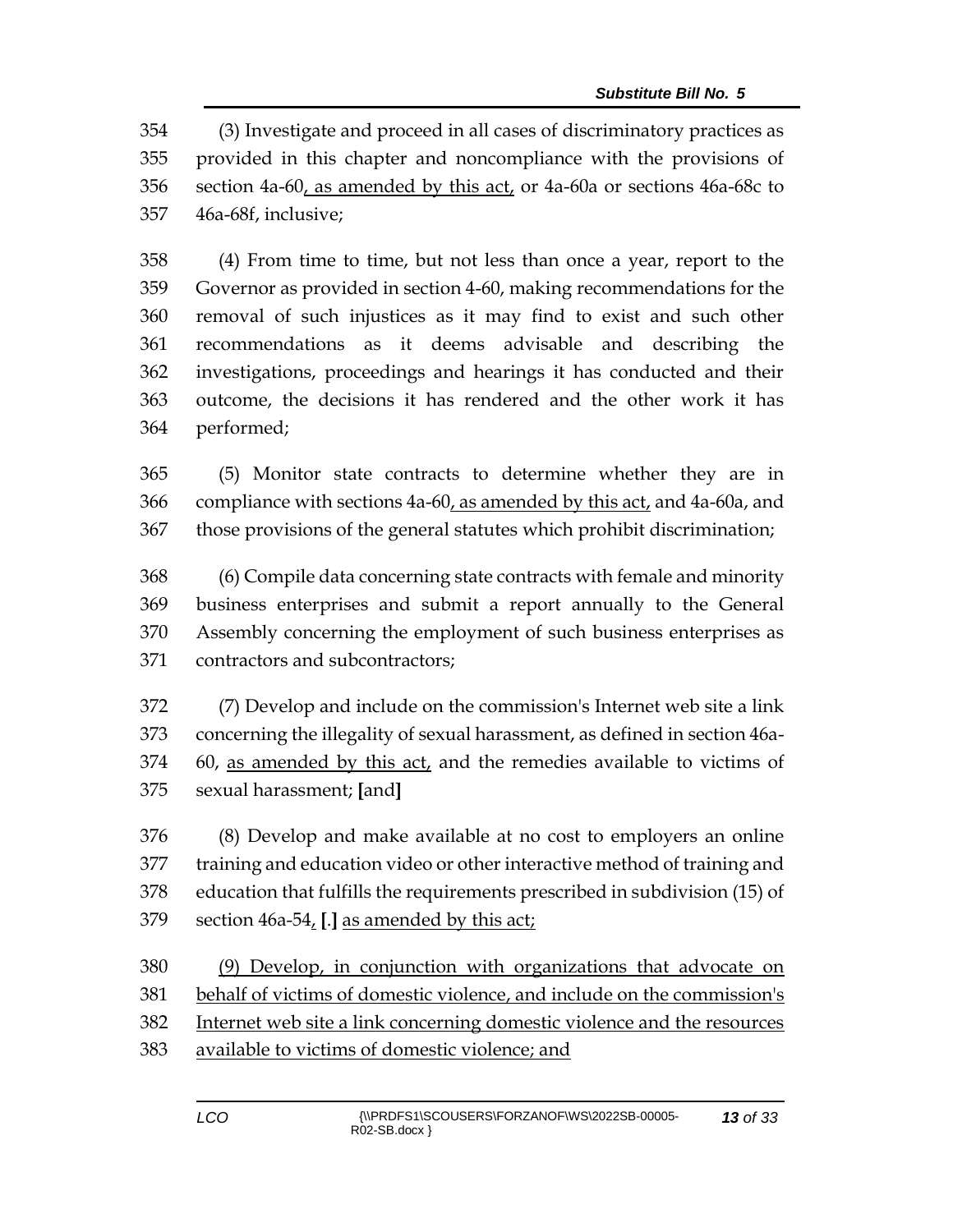| 384                  | (10) Develop, in conjunction with organizations that advocate on         |  |  |
|----------------------|--------------------------------------------------------------------------|--|--|
| 385                  | behalf of victims of domestic violence, and make available at no cost to |  |  |
| 386                  | each state agency an online training and education video or other        |  |  |
| 387                  | interactive method of training and education that fulfills the           |  |  |
| 388                  | requirements prescribed in subdivision (19) of section 46a-54, as        |  |  |
| 389                  | amended by this act.                                                     |  |  |
| 390                  | Sec. 10. Section 46a-60 of the 2022 supplement to the general statutes   |  |  |
| 391                  | is repealed and the following is substituted in lieu thereof (Effective  |  |  |
| 392                  | October 1, 2022):                                                        |  |  |
| 393                  | (a) As used in this section:                                             |  |  |
| 394                  | (1) "Employee" means an employee, as defined in section 46a-51, as       |  |  |
| 395                  | amended by this act, and includes any elected or appointed official of a |  |  |
| 396                  | municipality, board, commission, counsel or other governmental body;     |  |  |
| 397                  | (2) "Family violence" has the same meaning as provided in section        |  |  |
| 398                  | <u>46b-38a;</u>                                                          |  |  |
| 399                  | $[(1)]$ $(3)$ "Pregnancy" means pregnancy, childbirth or a related       |  |  |
| 400                  | condition, including, but not limited to, lactation;                     |  |  |
| $\Lambda$ $\Omega$ 1 |                                                                          |  |  |

 **[**(2)**]** (4) "Reasonable accommodation" means, but is not limited to, being permitted to sit while working, more frequent or longer breaks, periodic rest, assistance with manual labor, job restructuring, light duty assignments, modified work schedules, temporary transfers to less strenuous or hazardous work, time off to recover from childbirth or break time and appropriate facilities for expressing breast milk; and

 **[**(3)**]** (5) "Undue hardship" means an action requiring significant difficulty or expense when considered in light of factors such as (A) the nature and cost of the accommodation; (B) the overall financial resources of the employer; (C) the overall size of the business of the employer with respect to the number of employees, and the number, type and location of its facilities; and (D) the effect on expenses and resources or the impact otherwise of such accommodation upon the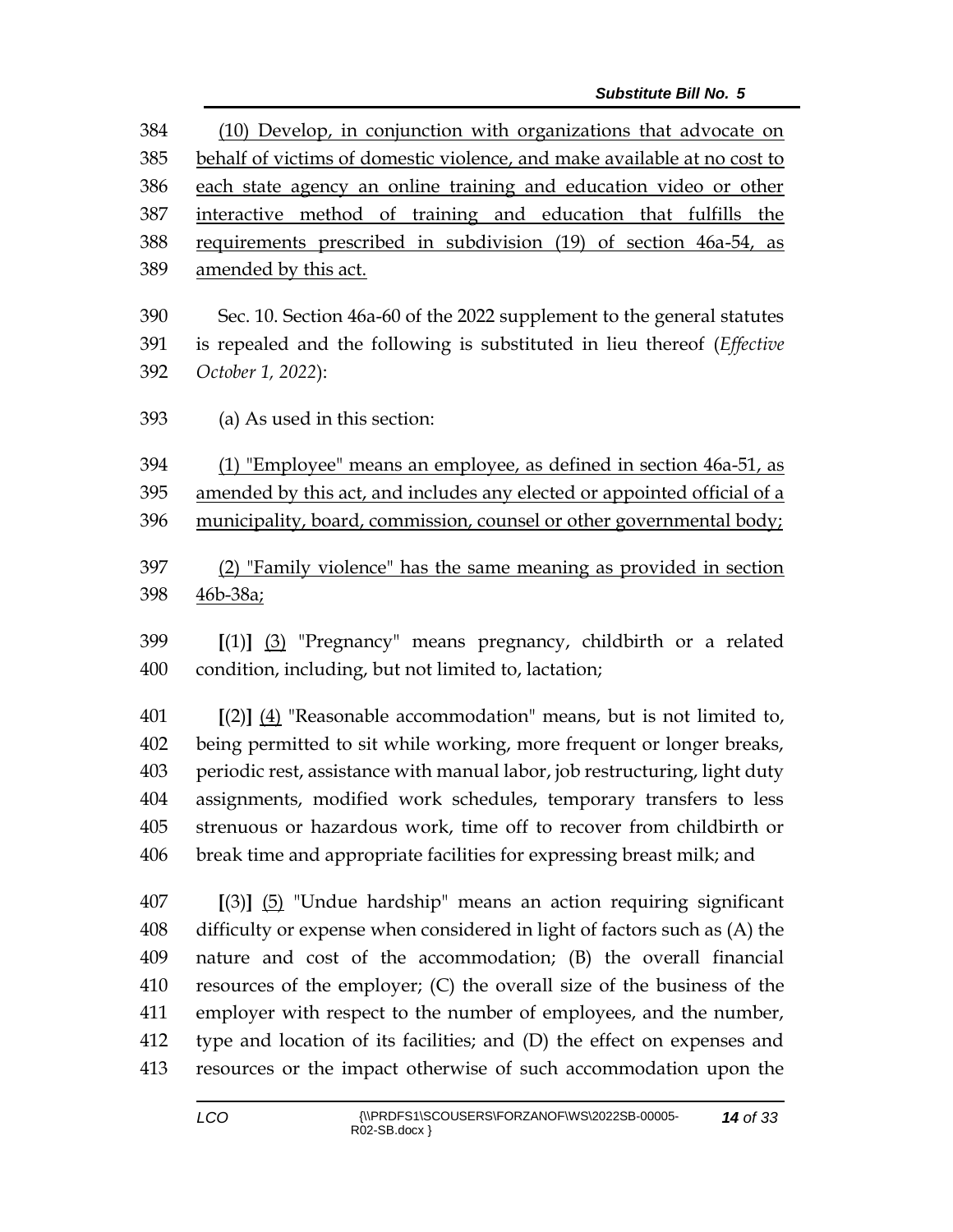operation of the employer.

(b) It shall be a discriminatory practice in violation of this section:

 (1) For an employer, by the employer or the employer's agent, except in the case of a bona fide occupational qualification or need, to refuse to hire or employ or to bar or to discharge from employment any individual or to discriminate against any individual in compensation or in terms, conditions or privileges of employment because of the individual's race, color, religious creed, age, sex, gender identity or expression, marital status, national origin, ancestry, present or past history of mental disability, intellectual disability, learning disability, physical disability, including, but not limited to, blindness, **[**or**]** status as a veteran or status as a victim of family violence;

 (2) For any employment agency, except in the case of a bona fide occupational qualification or need, to fail or refuse to classify properly or refer for employment or otherwise to discriminate against any individual because of such individual's race, color, religious creed, age, sex, gender identity or expression, marital status, national origin, ancestry, present or past history of mental disability, intellectual disability, learning disability, physical disability, including, but not limited to, blindness, **[**or**]** status as a veteran or status as a victim of family violence;

 (3) For a labor organization, because of the race, color, religious creed, age, sex, gender identity or expression, marital status, national origin, ancestry, present or past history of mental disability, intellectual disability, learning disability, physical disability, including, but not limited to, blindness, **[**or**]** status as a veteran or status as a victim of family violence of any individual to exclude from full membership rights or to expel from its membership such individual or to discriminate in any way against any of its members or against any employer or any individual employed by an employer, unless such action is based on a bona fide occupational qualification;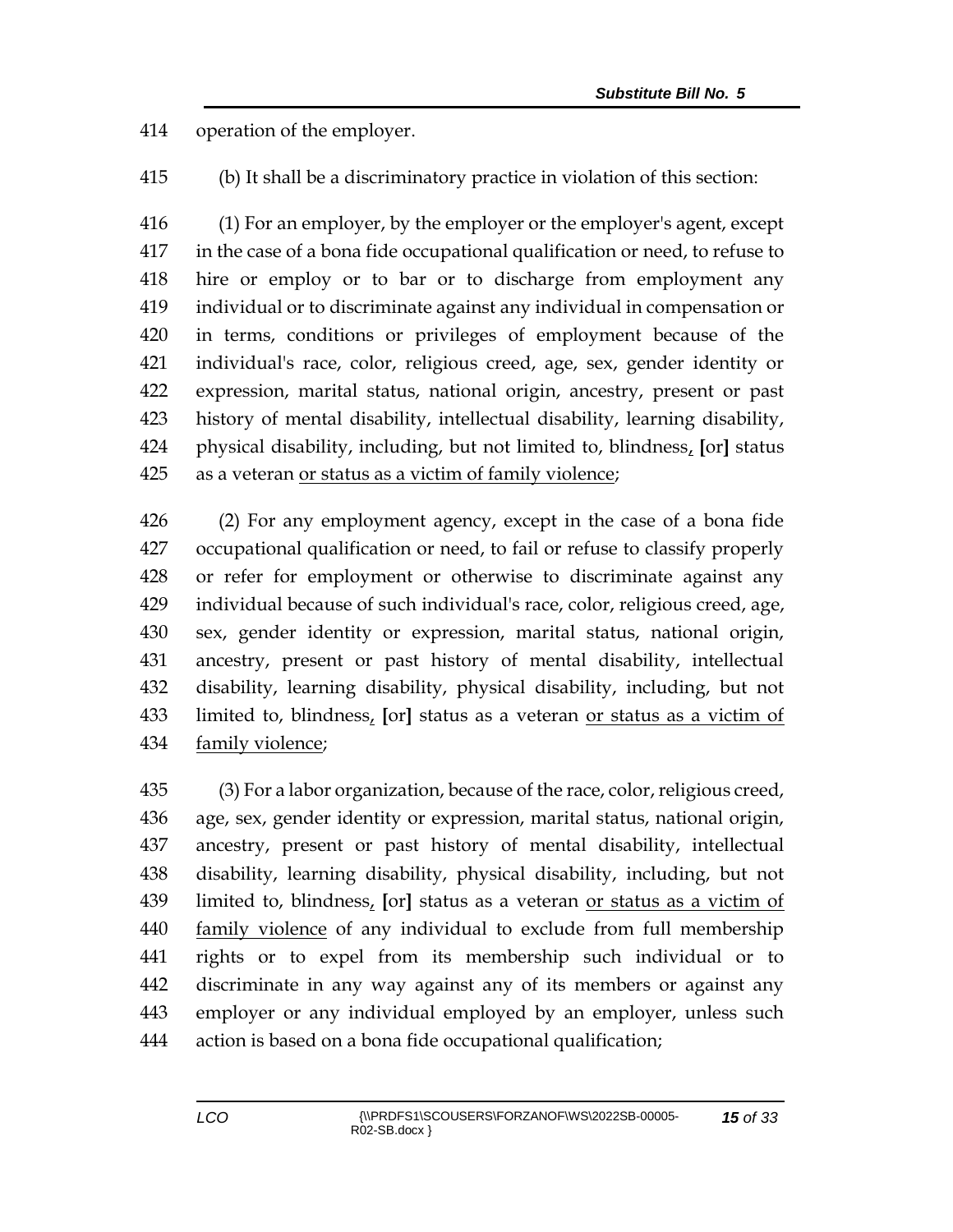(4) For any person, employer, labor organization or employment agency to discharge, expel or otherwise discriminate against any person because such person has opposed any discriminatory employment practice or because such person has filed a complaint or testified or assisted in any proceeding under section 46a-82, 46a-83 or 46a-84;

 (5) For any person, whether an employer or an employee or not, to aid, abet, incite, compel or coerce the doing of any act declared to be a discriminatory employment practice or to attempt to do so;

 (6) For any person, employer, employment agency or labor organization, except in the case of a bona fide occupational qualification or need, to advertise employment opportunities in such a manner as to restrict such employment so as to discriminate against individuals because of their race, color, religious creed, age, sex, gender identity or expression, marital status, national origin, ancestry, present or past history of mental disability, intellectual disability, learning disability, physical disability, including, but not limited to, blindness, **[**or**]** status as a veteran or status as a victim of family violence;

 (7) For an employer, by the employer or the employer's agent: (A) To terminate a woman's employment because of her pregnancy; (B) to refuse to grant to that employee a reasonable leave of absence for disability resulting from her pregnancy; (C) to deny to that employee, who is disabled as a result of pregnancy, any compensation to which she is entitled as a result of the accumulation of disability or leave benefits accrued pursuant to plans maintained by the employer; (D) to fail or refuse to reinstate the employee to her original job or to an equivalent position with equivalent pay and accumulated seniority, retirement, fringe benefits and other service credits upon her signifying her intent to return unless, in the case of a private employer, the employer's circumstances have so changed as to make it impossible or unreasonable to do so; (E) to limit, segregate or classify the employee in a way that would deprive her of employment opportunities due to her pregnancy; (F) to discriminate against an employee or person seeking employment on the basis of her pregnancy in the terms or conditions of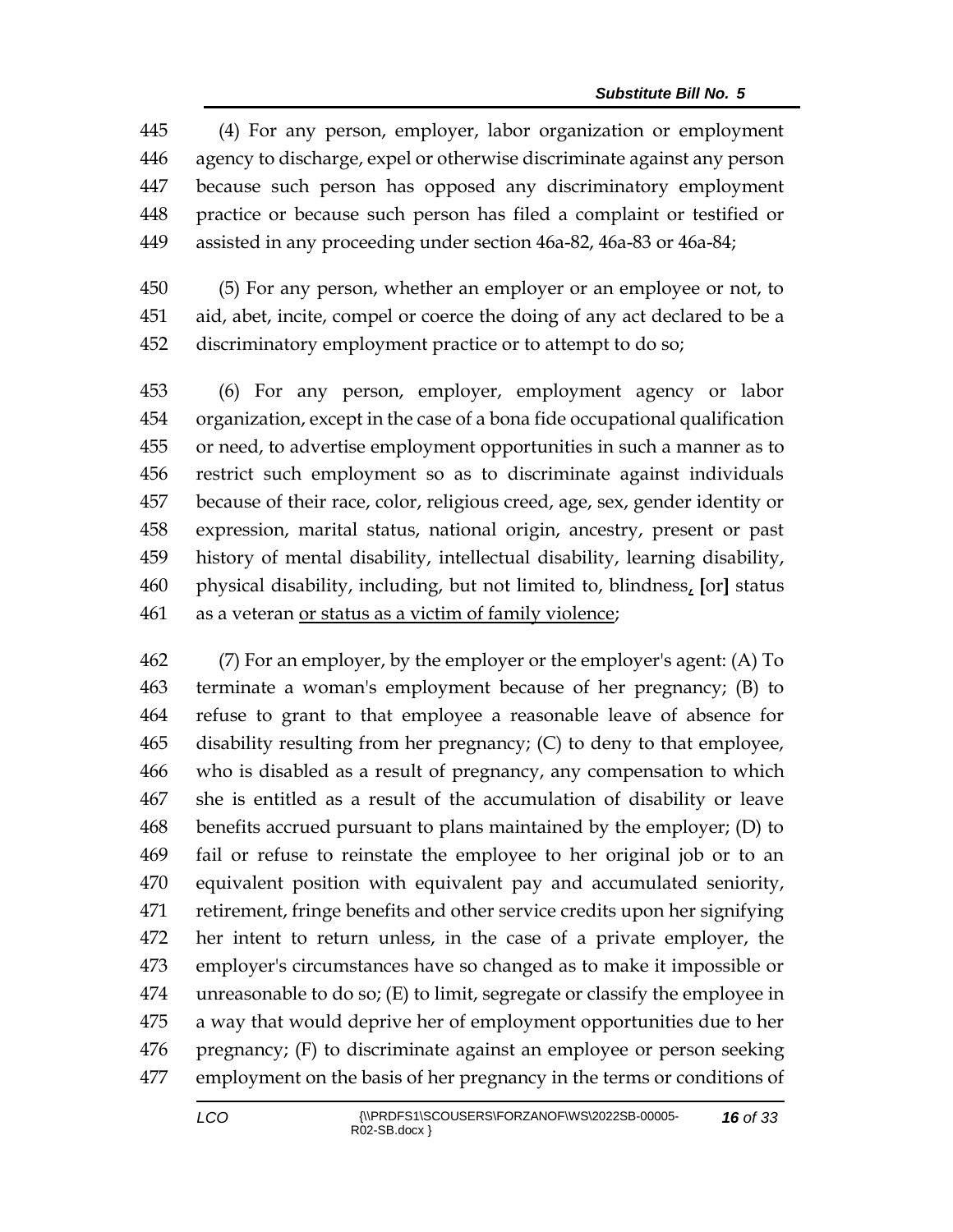her employment; (G) to fail or refuse to make a reasonable accommodation for an employee or person seeking employment due to her pregnancy, unless the employer can demonstrate that such accommodation would impose an undue hardship on such employer; (H) to deny employment opportunities to an employee or person seeking employment if such denial is due to the employee's request for a reasonable accommodation due to her pregnancy; (I) to force an employee or person seeking employment affected by pregnancy to accept a reasonable accommodation if such employee or person seeking employment (i) does not have a known limitation related to her pregnancy, or (ii) does not require a reasonable accommodation to perform the essential duties related to her employment; (J) to require an employee to take a leave of absence if a reasonable accommodation can be provided in lieu of such leave; and (K) to retaliate against an employee in the terms, conditions or privileges of her employment based upon such employee's request for a reasonable accommodation;

 (8) For an employer, by the employer or the employer's agent, for an employment agency, by itself or its agent, or for any labor organization, by itself or its agent, to harass any employee, person seeking employment or member on the basis of sex or gender identity or expression. If an employer takes immediate corrective action in response to an employee's claim of sexual harassment, such corrective action shall not modify the conditions of employment of the employee making the claim of sexual harassment unless such employee agrees, in writing, to any modification in the conditions of employment. "Corrective action" taken by an employer, includes, but is not limited to, employee relocation, assigning an employee to a different work schedule or other substantive changes to an employee's terms and conditions of employment. Notwithstanding an employer's failure to obtain a written agreement from an employee concerning a modification in the conditions of employment, the commission may find that corrective action taken by an employer was reasonable and not of detriment to the complainant based on the evidence presented to the commission by the complainant and respondent. As used in this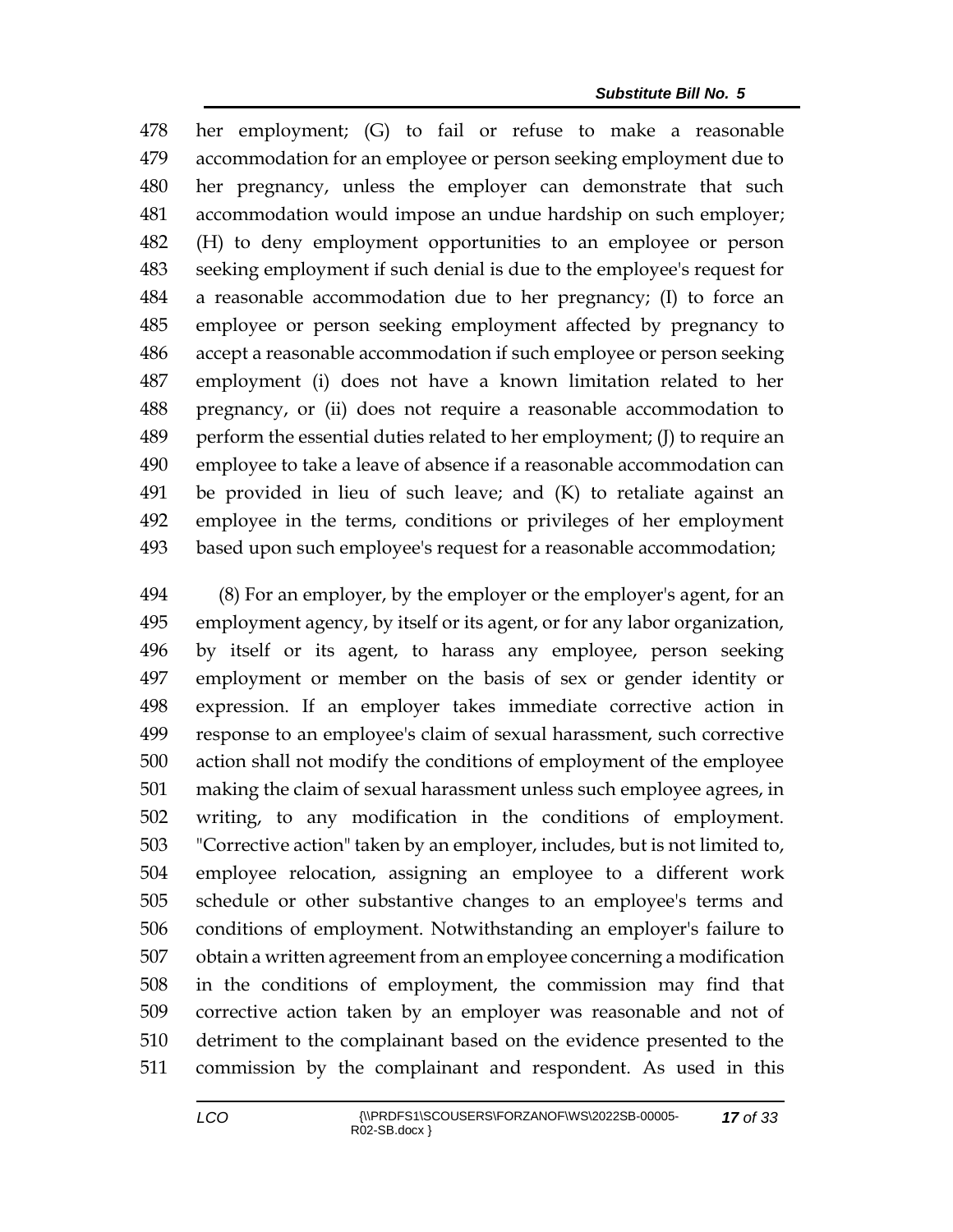subdivision, "sexual harassment" means any unwelcome sexual advances or requests for sexual favors or any conduct of a sexual nature when (A) submission to such conduct is made either explicitly or implicitly a term or condition of an individual's employment, (B) submission to or rejection of such conduct by an individual is used as the basis for employment decisions affecting such individual, or (C) such conduct has the purpose or effect of **[**substantially**]** interfering with an individual's work performance or creating an intimidating, hostile or offensive working environment;

 (9) For an employer, by the employer or the employer's agent, for an employment agency, by itself or its agent, or for any labor organization, by itself or its agent, to request or require information from an employee, person seeking employment or member relating to the individual's child-bearing age or plans, pregnancy, function of the individual's reproductive system, use of birth control methods, or the individual's familial responsibilities, unless such information is directly related to a bona fide occupational qualification or need, provided an employer, through a physician may request from an employee any such information which is directly related to workplace exposure to substances which may cause birth defects or constitute a hazard to an individual's reproductive system or to a fetus if the employer first informs the employee of the hazards involved in exposure to such substances;

 (10) For an employer, by the employer or the employer's agent, after informing an employee, pursuant to subdivision (9) of this subsection, of a workplace exposure to substances which may cause birth defects or constitute a hazard to an employee's reproductive system or to a fetus, to fail or refuse, upon the employee's request, to take reasonable measures to protect the employee from the exposure or hazard identified, or to fail or refuse to inform the employee that the measures taken may be the subject of a complaint filed under the provisions of this chapter. Nothing in this subdivision is intended to prohibit an employer from taking reasonable measures to protect an employee from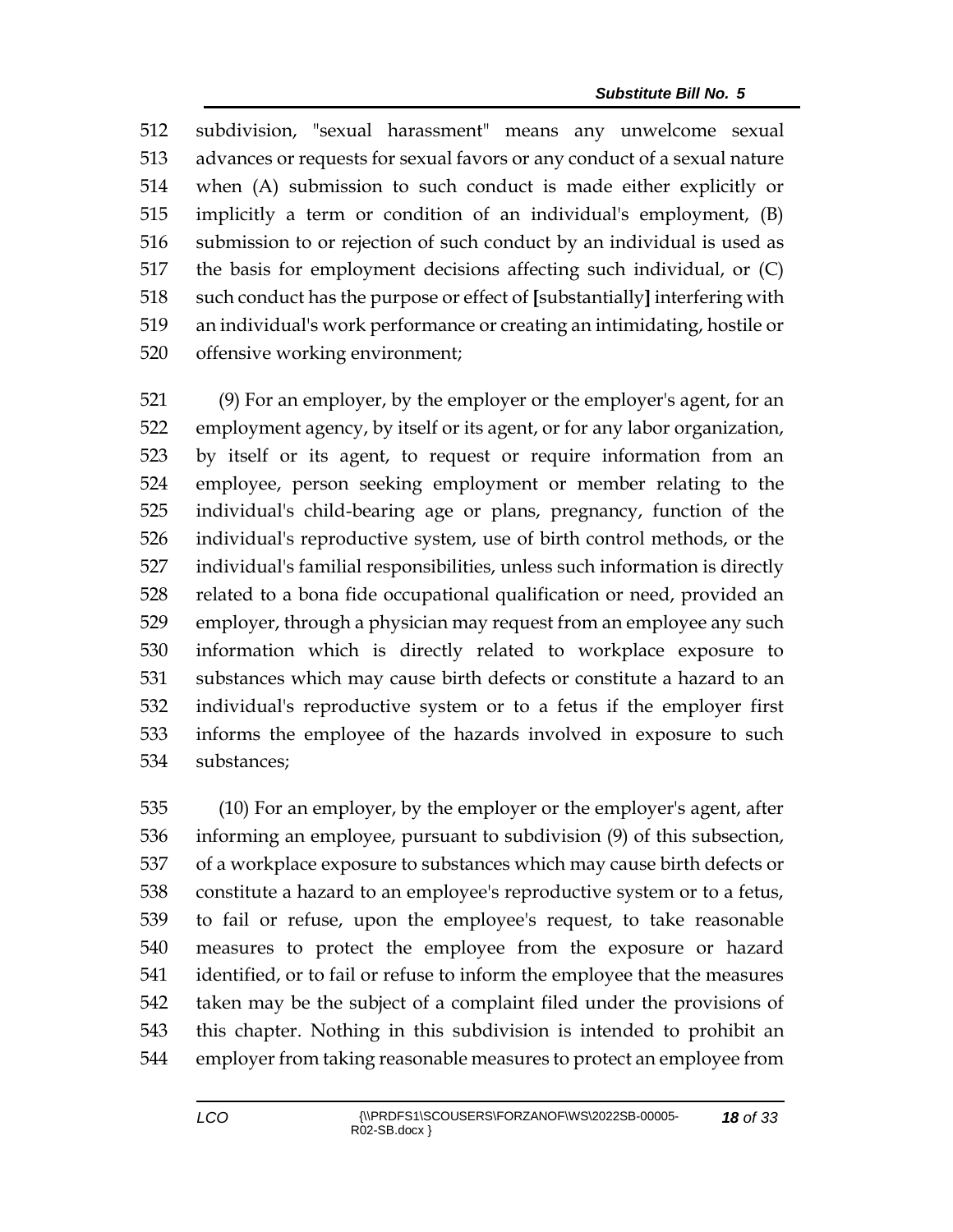exposure to such substances. For the purpose of this subdivision, "reasonable measures" shall be those measures which are consistent with business necessity and are least disruptive of the terms and conditions of the employee's employment;

 (11) For an employer, by the employer or the employer's agent, for an employment agency, by itself or its agent, or for any labor organization, by itself or its agent: (A) To request or require genetic information from an employee, person seeking employment or member, or (B) to discharge, expel or otherwise discriminate against any person on the basis of genetic information. For the purpose of this subdivision, "genetic information" means the information about genes, gene products or inherited characteristics that may derive from an individual or a family member;

 (12) For an employer, by the employer or the employer's agent, to request or require a prospective employee's age, date of birth, dates of attendance at or date of graduation from an educational institution on an initial employment application, provided the provisions of this subdivision shall not apply to any employer requesting or requiring such information (A) based on a bona fide occupational qualification or need, or (B) when such information is required to comply with any provision of state or federal law; **[**.**]** and

 (13) (A) For an employer to refuse to provide a reasonable accommodation to an employee who is known by the employer to be a victim of family violence, unless such absence would cause an undue hardship to the employer. The employer may require an employee to charge any time off pursuant to this subsection against any leave with 571 pay ordinarily granted, where available, unless otherwise provided for in a collective bargaining agreement or existing employee handbook or 573 policy, and any such absence that cannot be charged may be treated as leave without pay. An employee may seek a reasonable accommodation under this subsection in order to: (i) Seek attention for injuries caused by family violence including for a child who is a victim of family violence, provided the employee is not the perpetrator of the family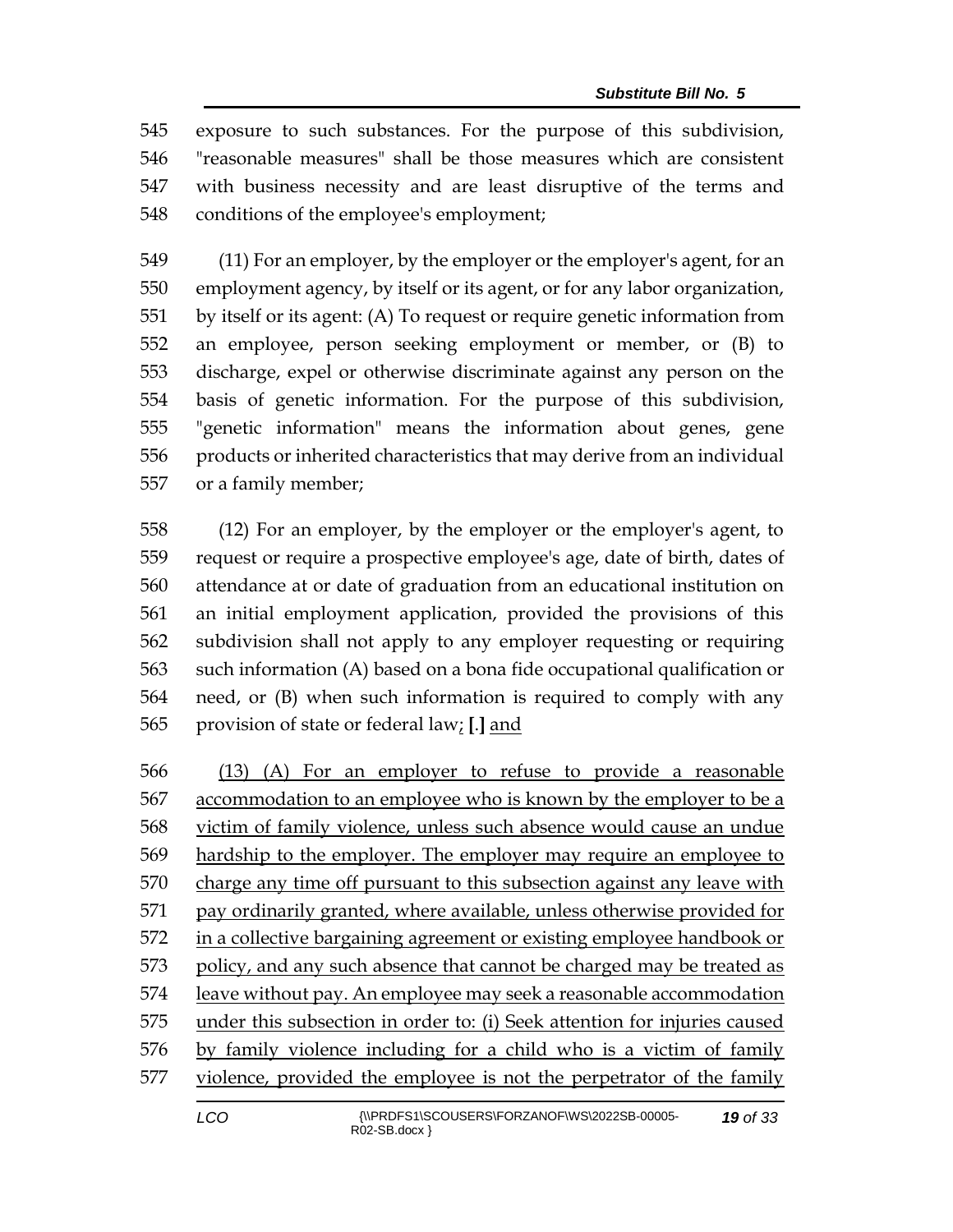violence against the child; (ii) obtain services from a family violence shelter, program or rape crisis center as a result of family violence; (iii) obtain psychological counseling related to an incident or incidents of family violence, including for a child who is a victim of family violence, provided the employee is not the perpetrator of the family violence against the child; (iv) participate in safety planning and taking other actions to increase safety from future incidents of family violence, including temporary or permanent relocation; or (v) obtain legal services, assisting in the prosecution of the offense, or otherwise participate in legal proceedings in relation to the incident or incidents of family violence.

 (B) An employee who is absent from work in accordance with the provisions of subparagraph (A) of this subdivision shall, within a reasonable time after the absence, provide a certification to the employer when requested by the employer. Such certification shall be in the form of: (i) A police report indicating that the employee or the employee's child was a victim of family violence; (ii) a court order protecting or separating the employee or employee's child from the perpetrator of an act of family violence; (iii) other evidence from the court or prosecuting attorney that the employee appeared in court; or (iv) documentation from a medical professional or a domestic violence counselor, as defined in section 52-146k, that the employee or the employee's child was undergoing counseling or treatment for physical or mental injuries or abuse resulting in victimization from an act of family violence.

 (C) Where an employee has a physical or mental disability resulting from an incident or series of incidents of family violence, such employee shall be treated in the same manner as an employee with any other disability, pursuant to the provisions of this section which provide that discrimination and refusal to provide reasonable accommodation of disability are unlawful discriminatory practices.

| 608 | (D) To the extent permitted by law, employers shall maintain the           |
|-----|----------------------------------------------------------------------------|
|     | 609 confidentiality of any information regarding an employee's status as a |
|     | 610 victim of family violence.                                             |
|     |                                                                            |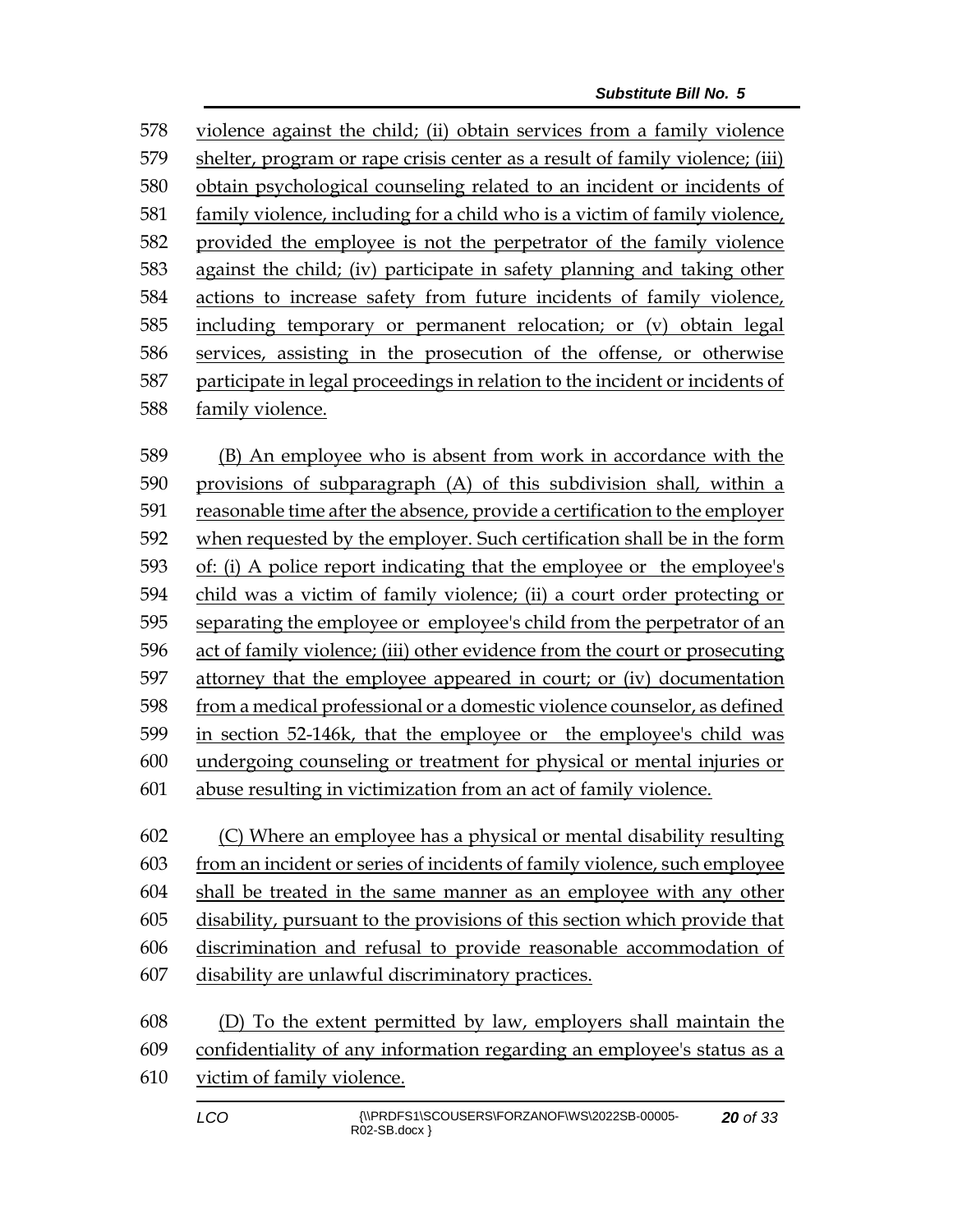(c) (1) The provisions of this section concerning age shall not apply to: (A) The termination of employment of any person with a contract of unlimited tenure at an independent institution of higher education who is mandatorily retired, on or before July 1, 1993, after having attained the age of seventy; (B) the termination of employment of any person who has attained the age of sixty-five and who, for the two years immediately preceding such termination, is employed in a bona fide executive or a high policy-making position, if such person is entitled to an immediate nonforfeitable annual retirement benefit under a pension, profit-sharing, savings or deferred compensation plan, or any combination of such plans, from such person's employer, which equals, in aggregate, at least forty-four thousand dollars; (C) the termination of employment of persons in occupations, including police work and fire- fighting, in which age is a bona fide occupational qualification; (D) the operation of any bona fide apprenticeship system or plan; or (E) the observance of the terms of a bona fide seniority system or any bona fide employee benefit plan for retirement, pensions or insurance which is not adopted for the purpose of evading said provisions, except that no such plan may excuse the failure to hire any individual and no such system or plan may require or permit the termination of employment on the basis of age. No such plan which covers less than twenty employees may reduce the group hospital, surgical or medical insurance coverage provided under the plan to any employee who has reached the age of sixty-five and is eligible for Medicare benefits or any employee's spouse who has reached age sixty-five and is eligible for Medicare benefits except to the extent such coverage is provided by Medicare. The terms of any such plan which covers twenty or more employees shall entitle any employee who has attained the age of sixty-five and any employee's spouse who has attained the age of sixty-five to group hospital, surgical or medical insurance coverage under the same conditions as any covered employee or spouse who is under the age of sixty-five.

 (2) No employee retirement or pension plan may exclude any employee from membership in such plan or cease or reduce the employee's benefit accruals or allocations under such plan on the basis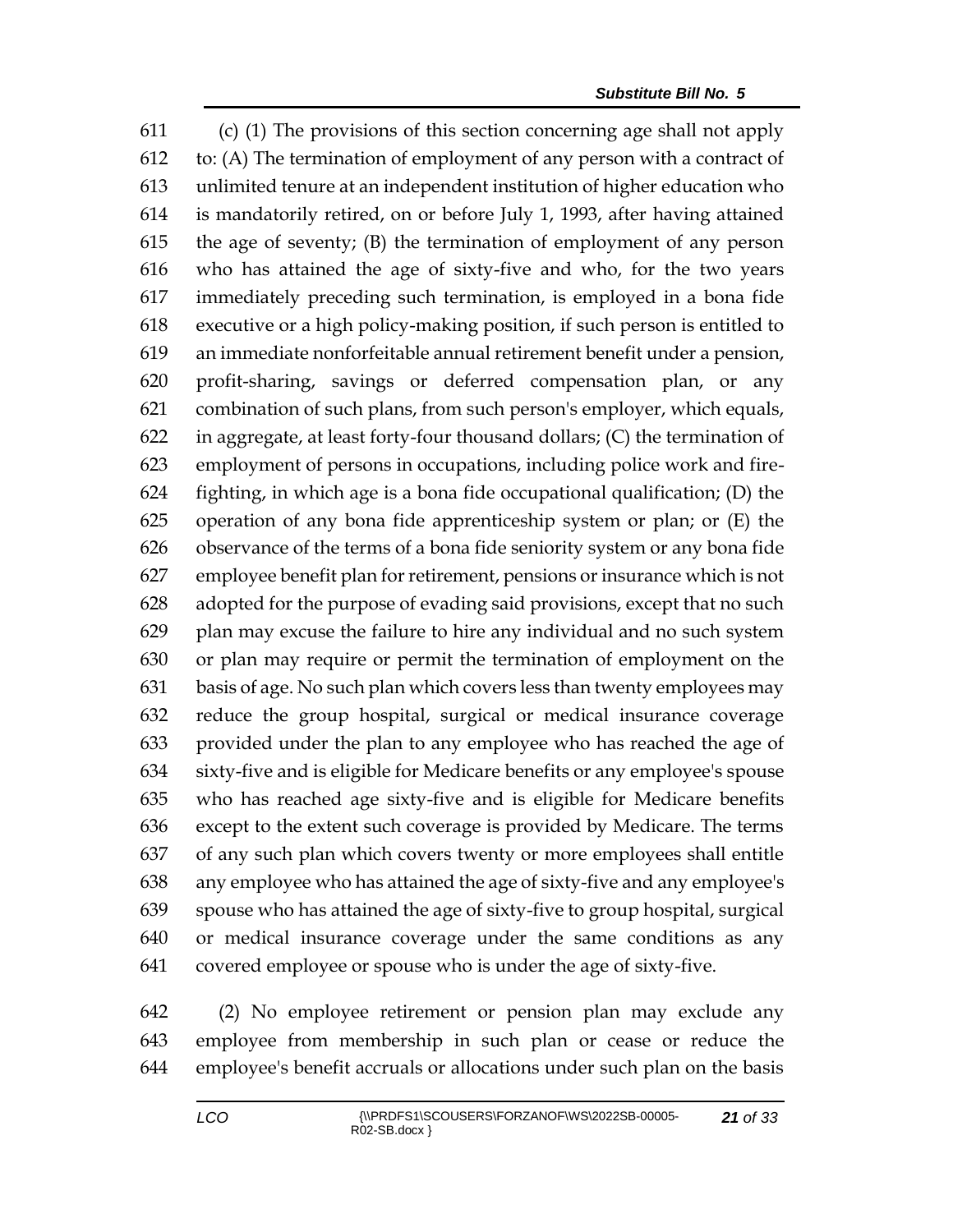of age. The provisions of this subdivision shall be applicable to plan years beginning on or after January 1, 1988, except that for any collectively bargained plan this subdivision shall be applicable on the earlier of (A) January 1, 1990, or (B) the later of (i) the expiration date of the collective bargaining agreement, or (ii) January 1, 1988.

 (3) The provisions of this section concerning age shall not prohibit an employer from requiring medical examinations for employees for the purpose of determining such employees' physical qualification for continued employment.

 (4) Any employee who continues employment beyond the normal retirement age in the applicable retirement or pension plan shall give notice of intent to retire, in writing, to such employee's employer not less than thirty days prior to the date of such retirement.

 (d) (1) An employer shall provide written notice of the right to be free from discrimination in relation to pregnancy, childbirth and related conditions, including the right to a reasonable accommodation to the known limitations related to pregnancy pursuant to subdivision (7) of subsection (b) of this section to: (A) New employees at the commencement of employment; (B) existing employees within one hundred twenty days after the effective date of this section; and (C) any employee who notifies the employer of her pregnancy within ten days of such notification. An employer may comply with the provisions of this section by displaying a poster in a conspicuous place, accessible to employees, at the employer's place of business that contains the information required by this section in both English and Spanish. The Labor Commissioner may adopt regulations, in accordance with chapter 54, to establish additional requirements concerning the means by which employers shall provide such notice.

 (2) The Commission on Human Rights and Opportunities shall develop courses of instruction and conduct ongoing public education efforts as necessary to inform employers, employees, employment agencies and persons seeking employment about their rights and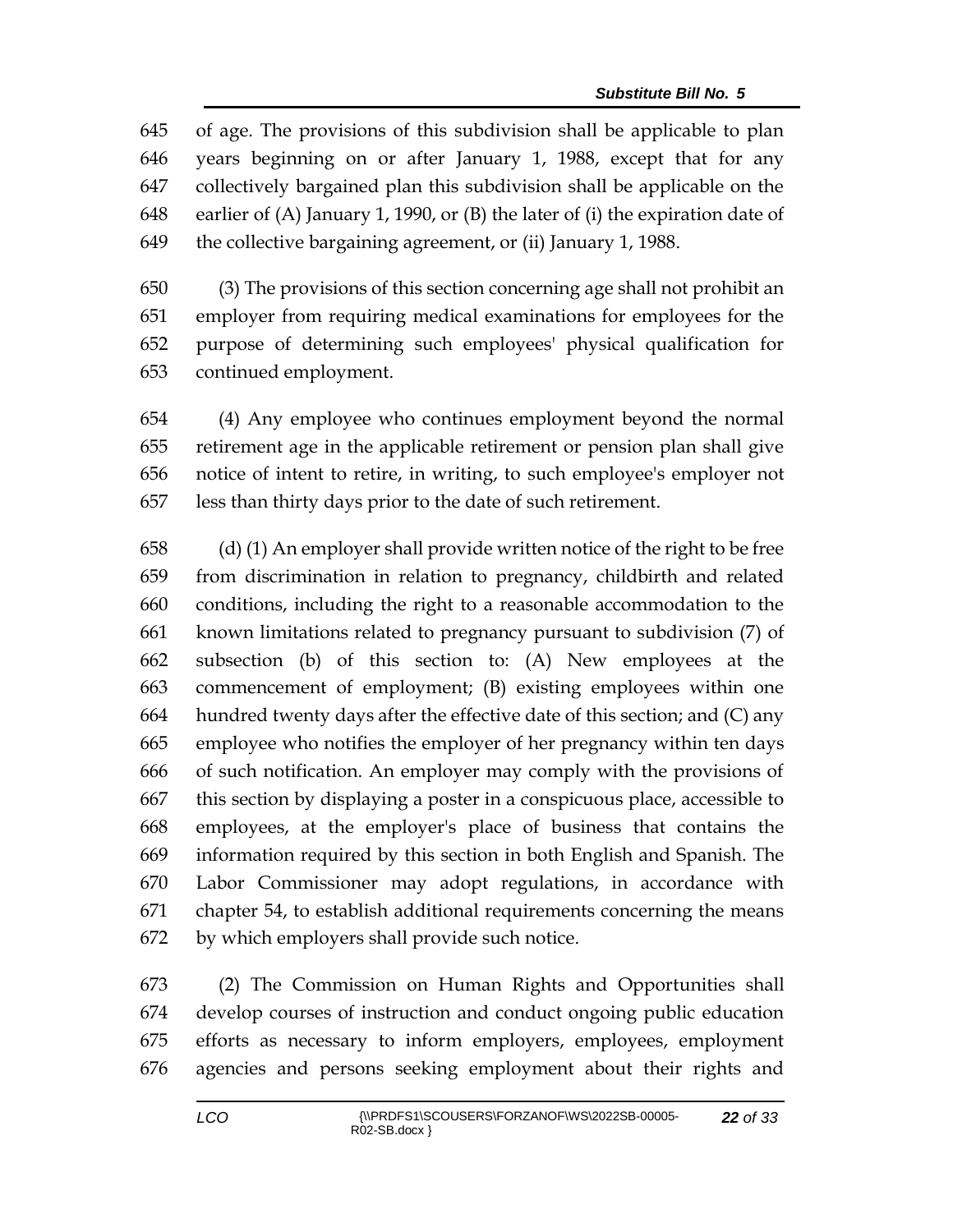responsibilities under this section.

 (e) It shall not be a defense to a complaint of discrimination under this section, filed in accordance with section 46a-82, that the conduct was not severe or pervasive. Conduct constitutes an unlawful discriminatory practice when the conduct subjects an individual to inferior terms, conditions or privileges of employment because of the individual's protected characteristic. The fact that such individual did not make a complaint about the discrimination to an employer, licensing agency, employment agency or labor organization shall not be determinative of whether such employer, licensing agency, employment agency or labor organization shall be liable. It shall be an affirmative defense that the harassing conduct complained of does not rise above the level of what a reasonable person would consider discrimination.

 (f) No settlement or agreement resolving a complaint of discriminatory practice between an employer and a current or past employee or job applicant shall: (1) Prohibit, prevent or otherwise restrict the right of such current or past employee or job applicant from obtaining future employment with the employer or any parent company, subsidiary, division, affiliate or contractor of the employer, or (2) include a prohibition on disparagement or disclosure by such employee as a condition for employment, continued employment, promotion, compensation or benefit or as a condition for resolving or investigating a complaint of discrimination.

 (g) No settlement or agreement between an employer and a current or past employee shall restrict such employee from filing a complaint with the Equal Employment Opportunity Commission, with the Commission on Human Rights and Opportunities, or, in state or federal court, testifying or otherwise participating in a state or federal agency investigation related to a claim of discrimination or otherwise pursuing such employee's rights under state or federal discrimination laws.

Sec. 11. Subsection (c) of section 10a-55c of the general statutes is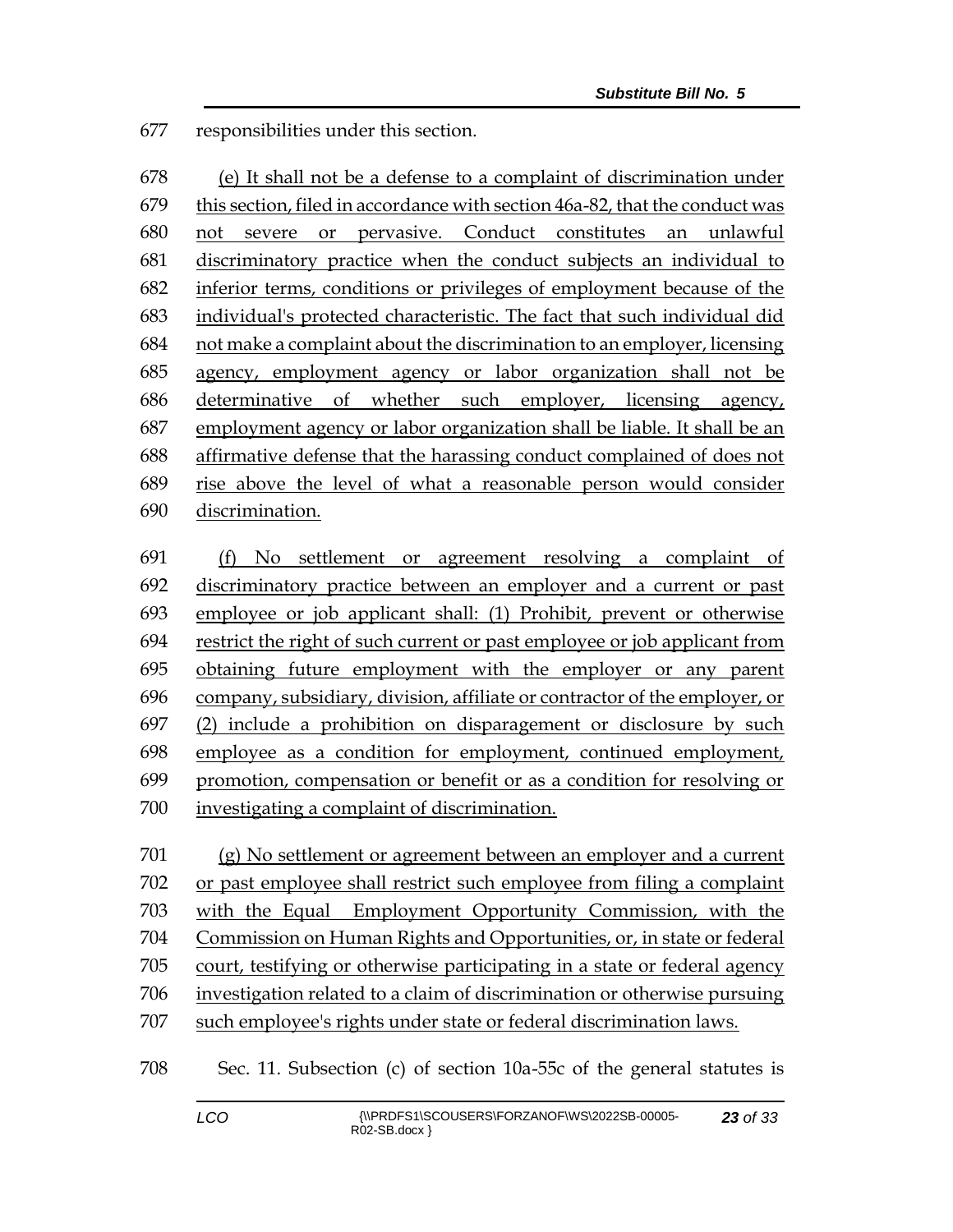repealed and the following is substituted in lieu thereof (*Effective October 1, 2022*):

 (c) For purposes of this section "sexual harassment" means with respect to an individual enrolled at an institution of higher education, any unwelcome sexual advances or requests for sexual favors or any conduct of a sexual nature by an agent or employee of an institution of higher education when (1) submission to such conduct is made either explicitly or implicitly a term or condition of an individual's academic success, (2) submission to or rejection of such conduct by an individual is used as the basis for educational decisions affecting such individual, or (3) such conduct has the purpose or effect of **[**substantially**]** interfering with an individual's academic performance or creating an intimidating or hostile educational environment.

 Sec. 12. Subdivision (5) of subsection (a) of section 31-40y of the general statutes is repealed and the following is substituted in lieu thereof (*Effective October 1, 2022*):

 (5) "Sexual harassment" means any unwelcome sexual advances, requests for sexual favors or any other conduct of a sexual nature when (A) submission to such conduct is made either explicitly or implicitly a term or condition of an intern's internship; (B) submission to or rejection of such conduct by an intern or an individual seeking an internship is used as the basis for workplace decisions affecting such intern or individual; or (C) such conduct has the purpose or effect of **[**substantially**]** interfering with an intern's work performance or creating an intimidating, hostile or offensive working environment.

 Sec. 13. Section 46a-58 of the general statutes is repealed and the following is substituted in lieu thereof (*Effective October 1, 2022*):

 (a) It shall be a discriminatory practice in violation of this section for any person to subject, or cause to be subjected, any other person to the deprivation of any rights, privileges or immunities, secured or protected by the Constitution or laws of this state or of the United States, on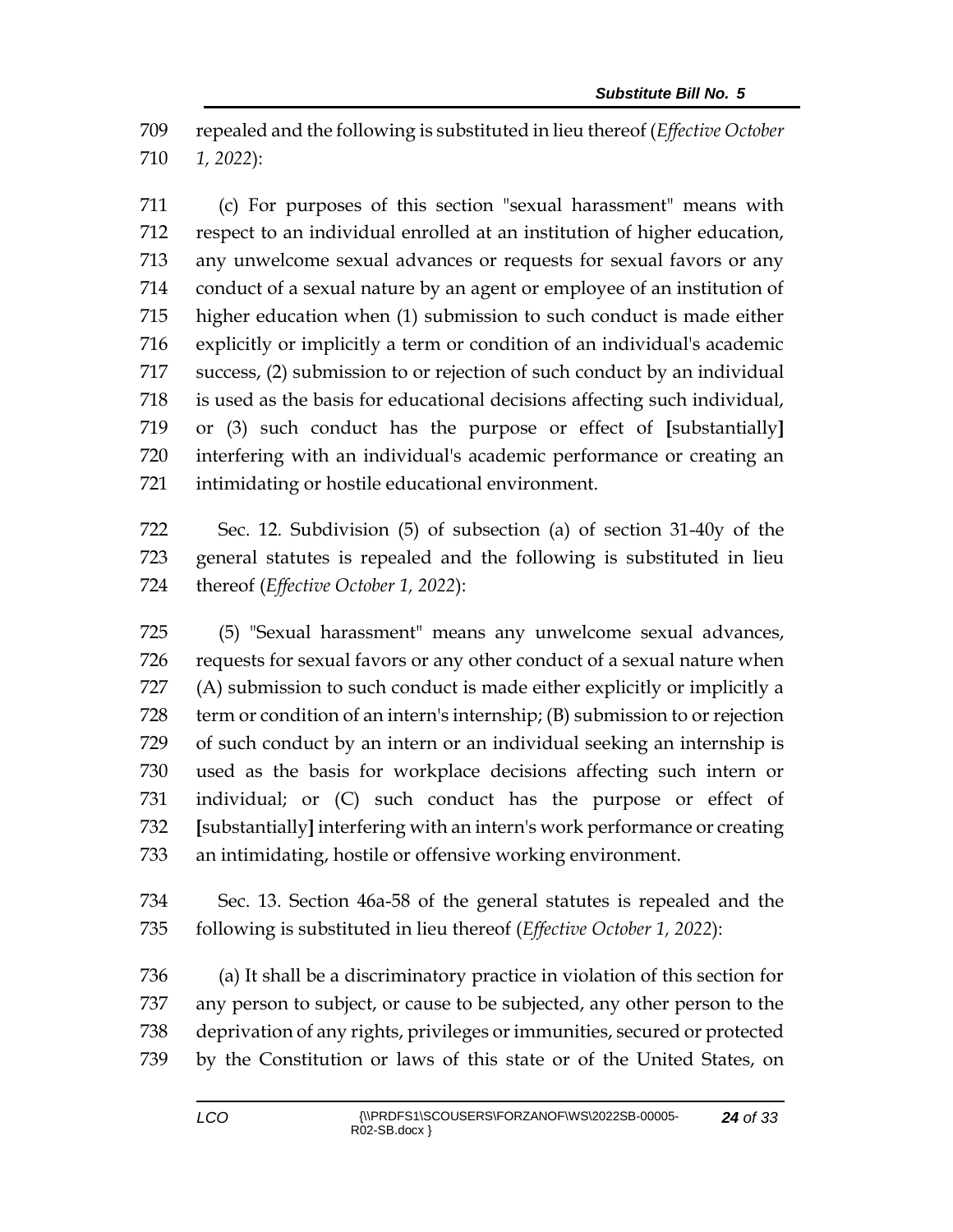account of religion, national origin, alienage, color, race, sex, gender identity or expression, sexual orientation, blindness, mental disability, physical disability, **[**or**]** status as a veteran or status as a victim of family violence.

 (b) Any person who intentionally desecrates any public property, monument or structure, or any religious object, symbol or house of religious worship, or any cemetery, or any private structure not owned by such person, shall be in violation of subsection (a) of this section. For the purposes of this subsection, "desecrate" means to mar, deface or damage as a demonstration of irreverence or contempt.

 (c) Any person who places a burning cross or a simulation thereof on any public property, or on any private property without the written consent of the owner, and with intent to intimidate or harass any other person or group of persons, shall be in violation of subsection (a) of this section.

 (d) Any person who places a noose or a simulation thereof on any public property, or on any private property without the written consent of the owner, and with intent to intimidate or harass any other person on account of religion, national origin, alienage, color, race, sex, gender identity or expression, sexual orientation, blindness, mental disability, physical disability, **[**or**]** status as a veteran or status as a victim of family violence, shall be in violation of subsection (a) of this section.

 (e) (1) Except as provided in subdivision (2) of this subsection, any person who violates any provision of this section shall be guilty of a class A misdemeanor and shall be fined not less than one thousand dollars, except that if property is damaged as a consequence of such violation in an amount in excess of one thousand dollars, such person shall be guilty of a class D felony and shall be fined not less than one thousand dollars.

 (2) Any person who violates the provisions of this section by intentionally desecrating a house of religious worship (A) shall be guilty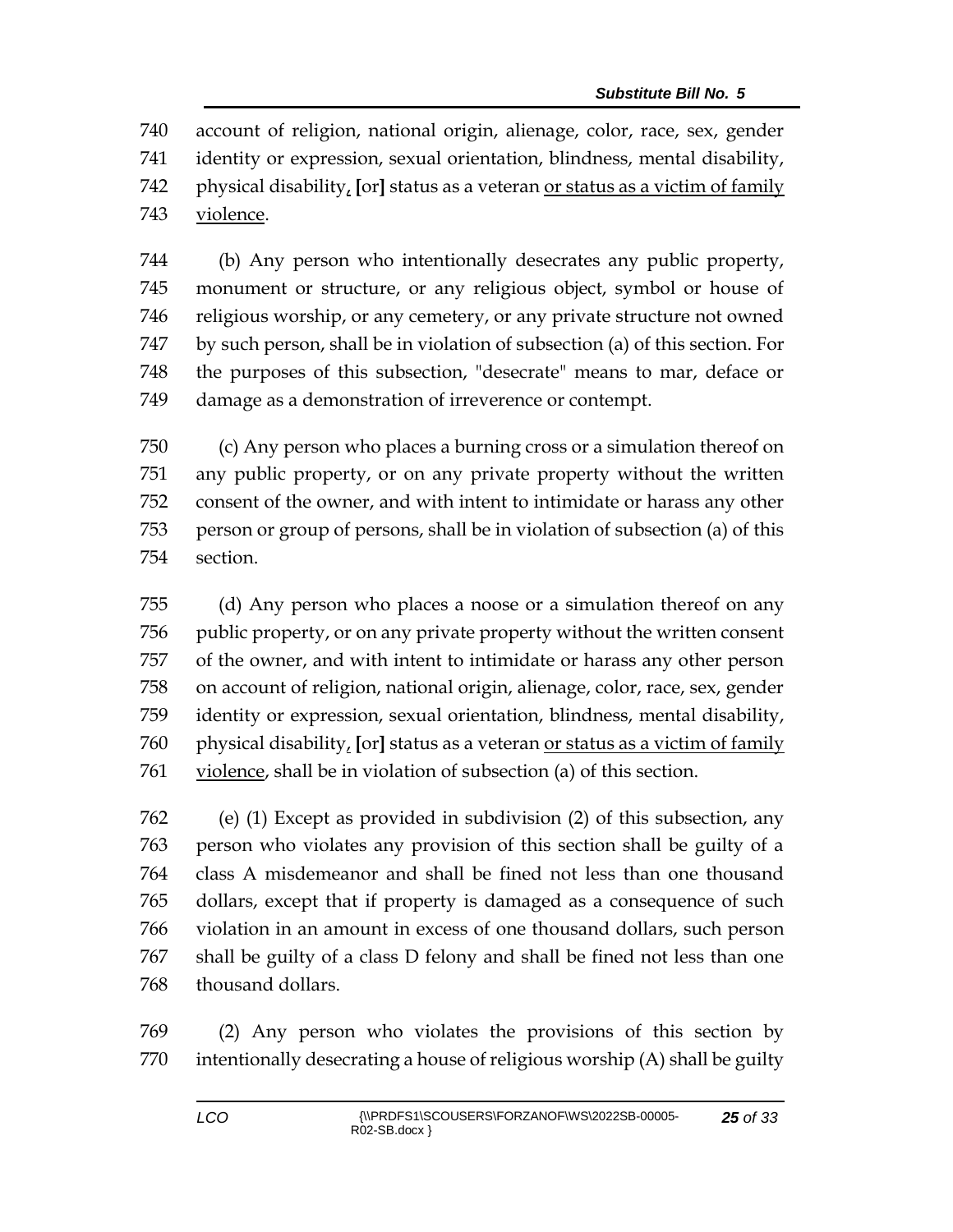of a class D felony and shall be fined not less than one thousand dollars if property is damaged as a consequence of such violation in an amount up to and including ten thousand dollars, and (B) shall be guilty of a class C felony and shall be fined not less than three thousand dollars if the property damaged as a consequence of such violation is in an amount in excess of ten thousand dollars. (3) The minimum amount of any fine imposed by the provisions of this section may not be remitted or reduced by the court unless the court states on the record its reasons for remitting or reducing such fine. (4) The court may order restitution for any victim of a violation of this section pursuant to subsection (c) of section 53a-28. Sec. 14. Subsection (a) of section 46a-59 of the general statutes is repealed and the following is substituted in lieu thereof (*Effective October 1, 2022*): (a) It shall be a discriminatory practice in violation of this section for any association, board or other organization the principal purpose of which is the furtherance of the professional or occupational interests of its members, whose profession, trade or occupation requires a state license, to refuse to accept a person as a member of such association, board or organization because of his race, national origin, creed, sex, gender identity or expression, color, **[**or**]** status as a veteran or status as

a victim of family violence.

 Sec. 15. Subsection (a) of section 46a-64 of the general statutes is repealed and the following is substituted in lieu thereof (*Effective October 1, 2022*):

 (a) It shall be a discriminatory practice in violation of this section: (1) To deny any person within the jurisdiction of this state full and equal accommodations in any place of public accommodation, resort or amusement because of race, creed, color, national origin, ancestry, sex, gender identity or expression, marital status, age, lawful source of income, intellectual disability, mental disability, physical disability,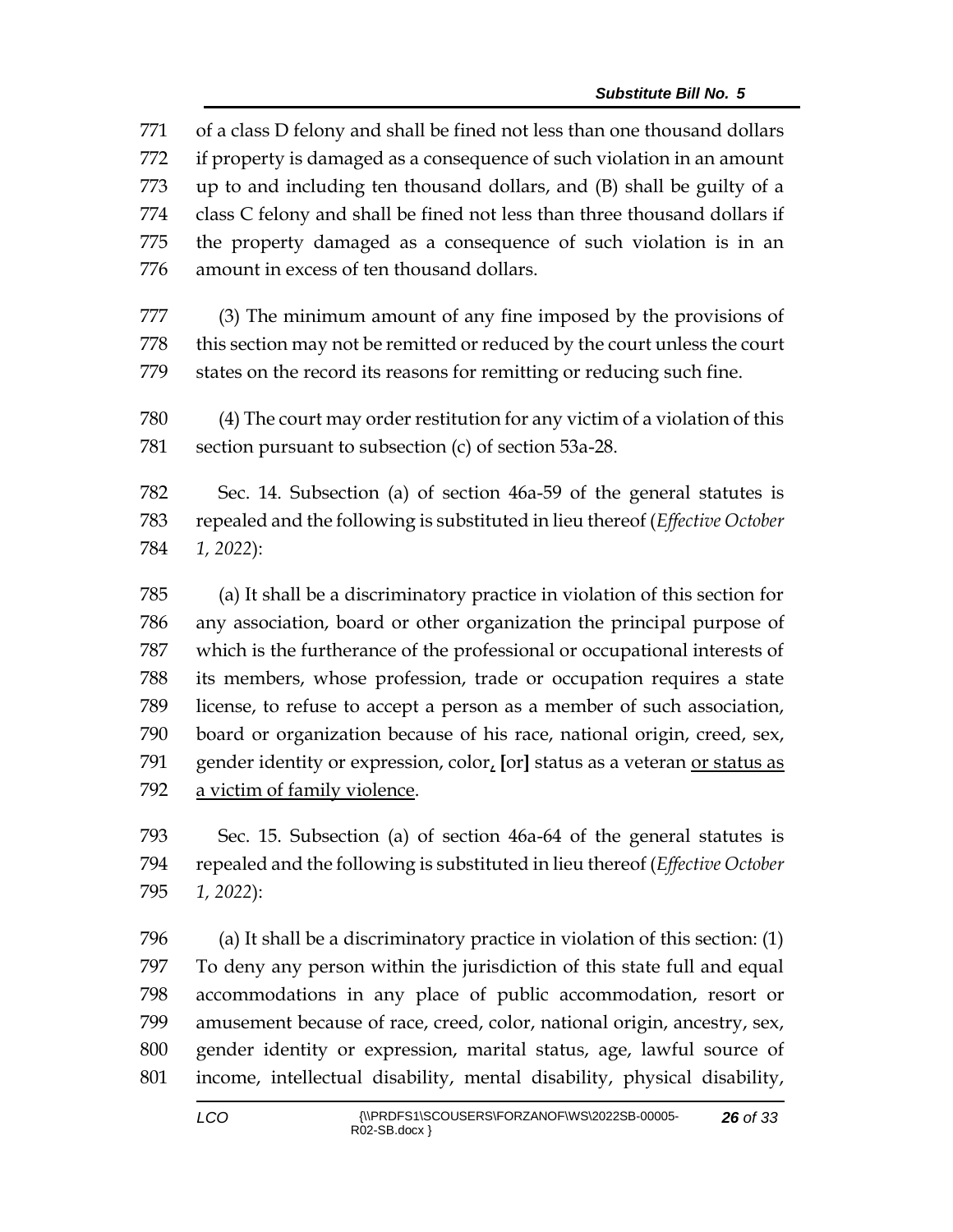including, but not limited to, blindness or deafness, **[**or**]** status as a veteran or status as a victim of family violence, of the applicant, subject only to the conditions and limitations established by law and applicable alike to all persons; (2) to discriminate, segregate or separate on account of race, creed, color, national origin, ancestry, sex, gender identity or expression, marital status, age, lawful source of income, intellectual disability, mental disability, learning disability, physical disability, including, but not limited to, blindness or deafness, **[**or**]** status as a veteran or status as a victim of family violence; (3) for a place of public accommodation, resort or amusement to restrict or limit the right of a mother to breast-feed her child; (4) for a place of public accommodation, resort or amusement to fail or refuse to post a notice, in a conspicuous place, that any blind, deaf or mobility impaired person, accompanied by his guide dog wearing a harness or an orange-colored leash and collar, may enter such premises or facilities; or (5) to deny any blind, deaf or mobility impaired person or any person training a dog as a guide dog for a blind person or a dog to assist a deaf or mobility impaired person, accompanied by his guide dog or assistance dog, full and equal access to any place of public accommodation, resort or amusement. Any blind, deaf or mobility impaired person or any person training a dog as a guide dog for a blind person or a dog to assist a deaf or mobility impaired person may keep his guide dog or assistance dog with him at all times in such place of public accommodation, resort or amusement at no extra charge, provided the dog wears a harness or an orange-colored leash and collar and is in the direct custody of such person. The blind, deaf or mobility impaired person or person training a dog as a guide dog for a blind person or a dog to assist a deaf or mobility impaired person shall be liable for any damage done to the premises or facilities by his dog. For purposes of this subdivision, "guide dog" or "assistance dog" includes a dog being trained as a guide dog or assistance dog and "person training a dog as a guide dog for a blind person or a dog to assist a deaf or mobility impaired person" means a person who is employed by and authorized to engage in designated training activities by a guide dog organization or assistance dog organization that complies with the criteria for membership in a professional association of guide dog or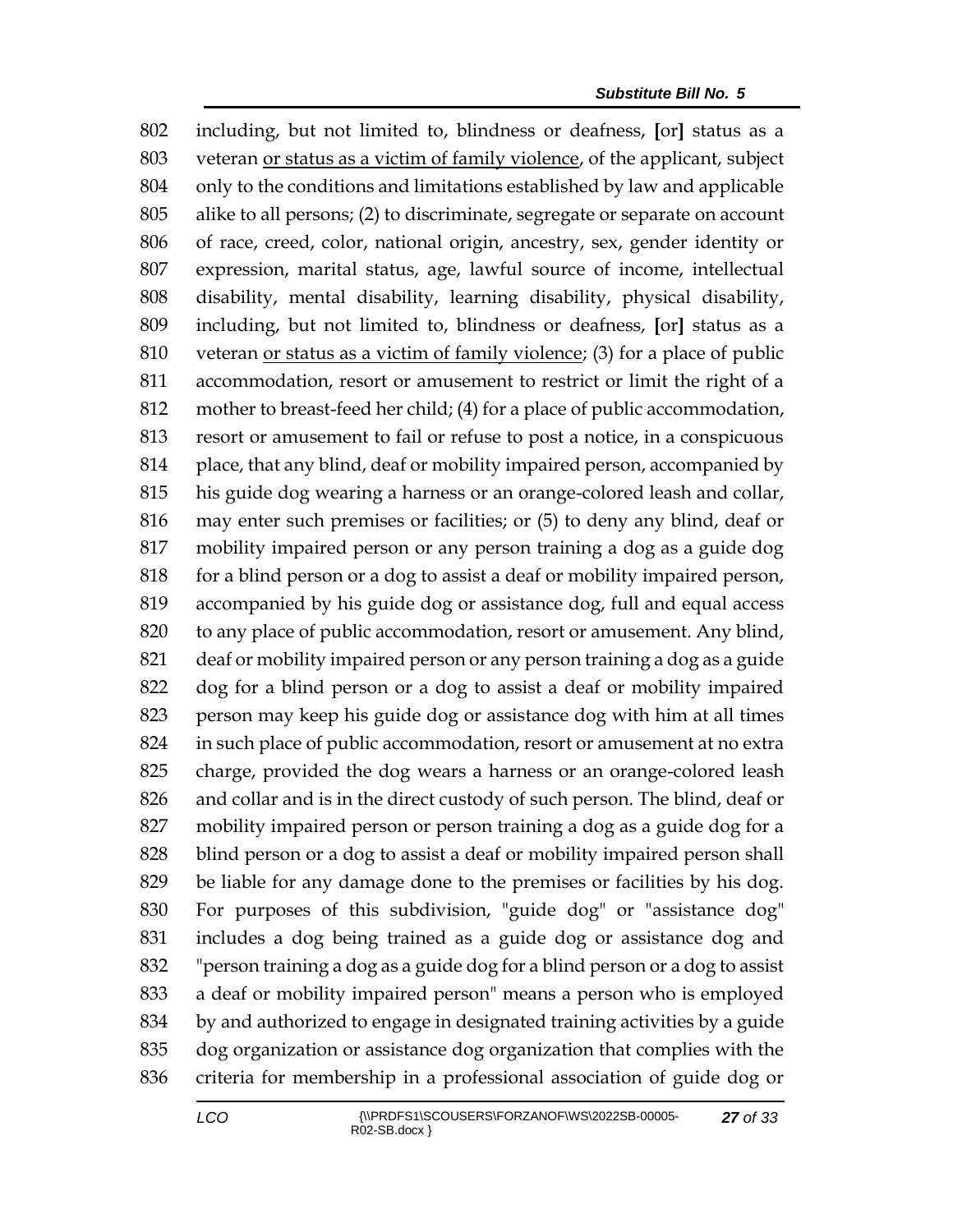assistance dog schools and who carries photographic identification indicating such employment and authorization.

 Sec. 16. Subdivision (1) of subsection (a) of section 46a-64c of the general statutes is repealed and the following is substituted in lieu thereof (*Effective October 1, 2022*)

 (1) To refuse to sell or rent after the making of a bona fide offer, or to refuse to negotiate for the sale or rental of, or otherwise make unavailable or deny, a dwelling to any person because of race, creed, color, national origin, ancestry, sex, gender identity or expression, marital status, age, lawful source of income, familial status, **[**or**]** status as a veteran or status as a victim of family violence.

 Sec. 17. Subsection (a) of section 46a-66 of the general statutes is repealed and the following is substituted in lieu thereof (*Effective October 1, 2022*):

 (a) It shall be a discriminatory practice in violation of this section for any creditor to discriminate on the basis of sex, gender identity or expression, age, race, color, religious creed, national origin, ancestry, marital status, intellectual disability, learning disability, blindness, physical disability, **[**or**]** status as a veteran or status as a victim of 856 domestic violence against any person eighteen years of age or over in any credit transaction.

 Sec. 18. Subsection (a) of section 46a-70 of the general statutes is repealed and the following is substituted in lieu thereof (*Effective October 1, 2022*):

 (a) State officials and supervisory personnel shall recruit, appoint, assign, train, evaluate and promote state personnel on the basis of merit and qualifications, without regard for race, color, religious creed, sex, gender identity or expression, marital status, age, national origin, ancestry, status as a veteran, status as a victim of family violence, intellectual disability, mental disability, learning disability or physical disability, including, but not limited to, blindness, unless it is shown by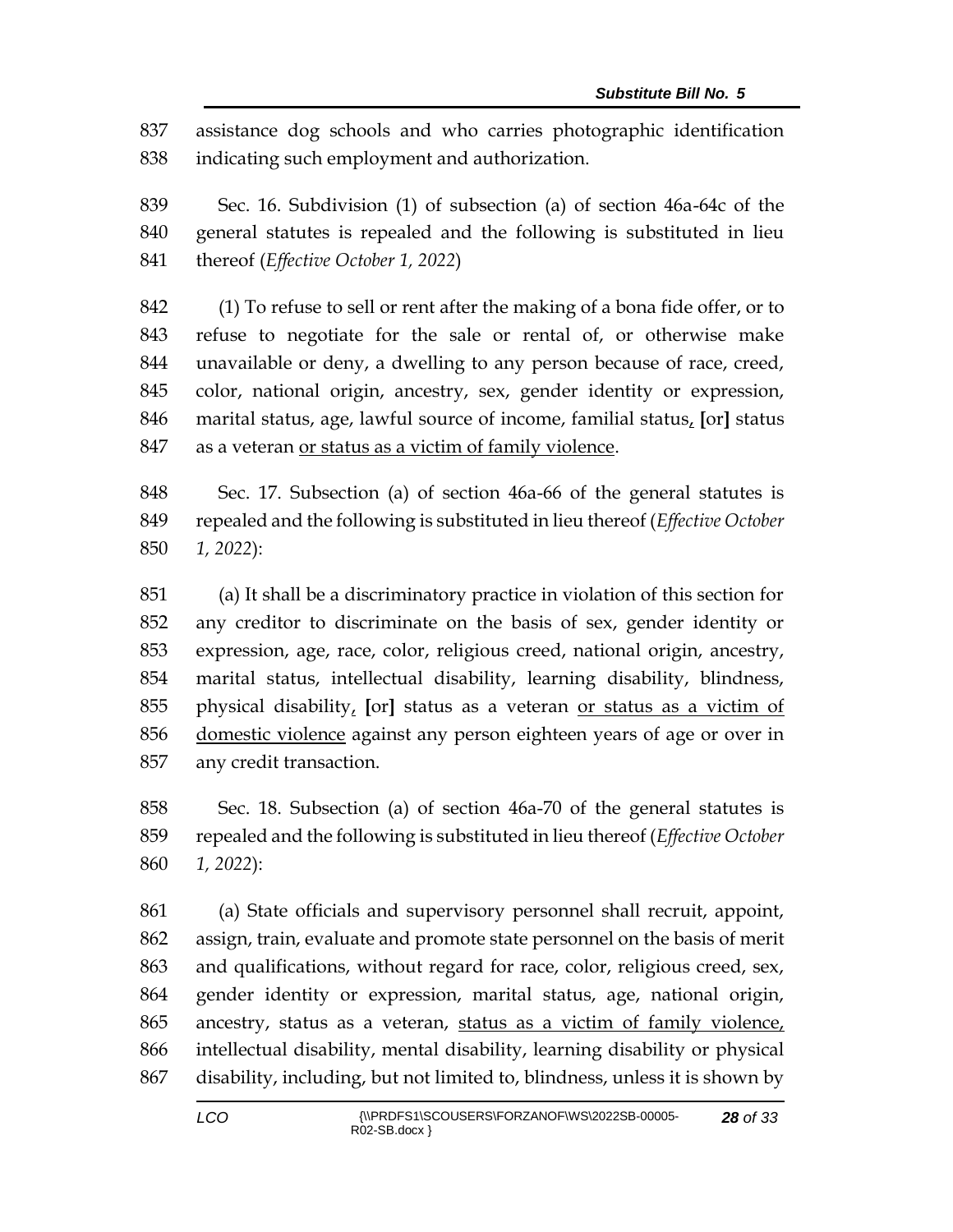such state officials or supervisory personnel that such disability prevents performance of the work involved.

 Sec. 19. Subsection (a) of section 46a-71 of the general statutes is repealed and the following is substituted in lieu thereof (*Effective October 1, 2022*):

 (a) All services of every state agency shall be performed without discrimination based upon race, color, religious creed, sex, gender identity or expression, marital status, age, national origin, ancestry, intellectual disability, mental disability, learning disability, physical disability, including, but not limited to, blindness, **[**or**]** status as a veteran or status as a victim of family violence.

 Sec. 20. Subsection (b) of section 46a-72 of the general statutes is repealed and the following is substituted in lieu thereof (*Effective October 1, 2022*):

 (b) Any job request indicating an intention to exclude any person because of race, color, religious creed, sex, gender identity or expression, marital status, age, national origin, ancestry, status as a veteran, status as a victim of family violence, intellectual disability, mental disability, learning disability or physical disability, including, but not limited to, blindness, shall be rejected, unless it is shown by such public or private employers that such disability prevents performance of the work involved.

 Sec. 21. Subsection (a) of section 46a-73 of the general statutes is repealed and the following is substituted in lieu thereof (*Effective October 1, 2022*):

 (a) No state department, board or agency may grant, deny or revoke the license or charter of any person on the grounds of race, color, religious creed, sex, gender identity or expression, marital status, age, national origin, ancestry, status as a veteran, status as a victim of family violence, intellectual disability, mental disability, learning disability or physical disability, including, but not limited to, blindness, unless it is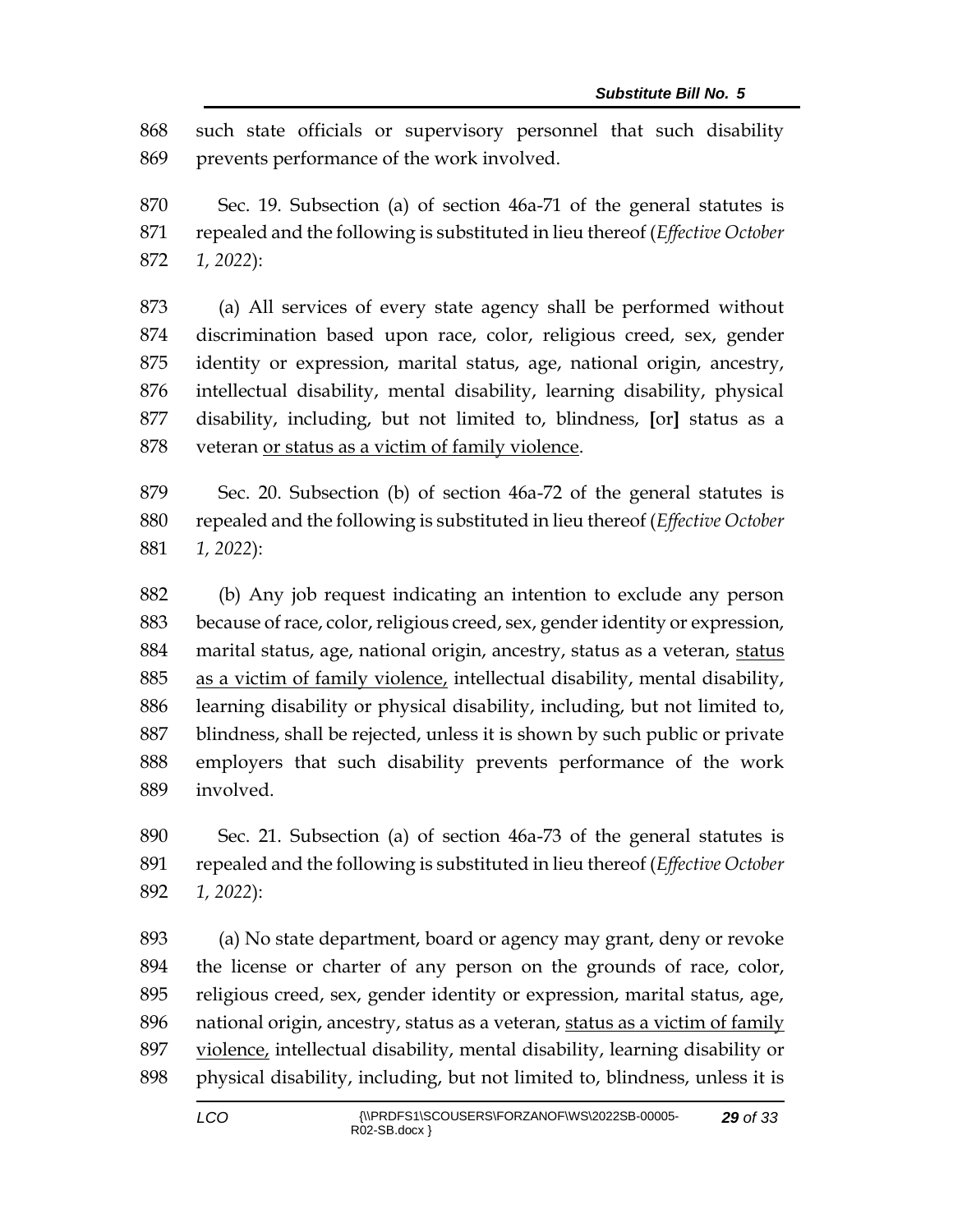shown by such state department, board or agency that such disability prevents performance of the work involved.

 Sec. 22. Subsection (a) of section 46a-75 of the general statutes is repealed and the following is substituted in lieu thereof (*Effective October 1, 2022*):

 (a) All educational, counseling, and vocational guidance programs and all apprenticeship and on-the-job training programs of state agencies, or in which state agencies participate, shall be open to all qualified persons, without regard to race, color, religious creed, sex, gender identity or expression, marital status, age, national origin, ancestry, intellectual disability, mental disability, learning disability, physical disability, including, but not limited to, blindness, **[**or**]** status 911 as a veteran <u>or status as a victim of family violence</u>.

 Sec. 23. Subsection (a) of section 46a-76 of the general statutes is repealed and the following is substituted in lieu thereof (*Effective October 1, 2022*):

 (a) Race, color, religious creed, sex, gender identity or expression, marital status, age, national origin, ancestry, intellectual disability, mental disability, learning disability, physical disability, including, but not limited to, blindness, **[**or**]** status as a veteran or status as a victim of family violence, shall not be considered as limiting factors in state- administered programs involving the distribution of funds to qualify applicants for benefits authorized by law.

 Sec. 24. Subdivision (1) of subsection (a) of section 4a-60 of the 2022 supplement to the general statutes is repealed and the following is substituted in lieu thereof (*Effective October 1, 2022*):

 (1) The contractor agrees and warrants that in the performance of the contract such contractor will not discriminate or permit discrimination against any person or group of persons on the grounds of race, color, religious creed, age, marital status, national origin, ancestry, sex, gender identity or expression, status as a veteran, intellectual disability, mental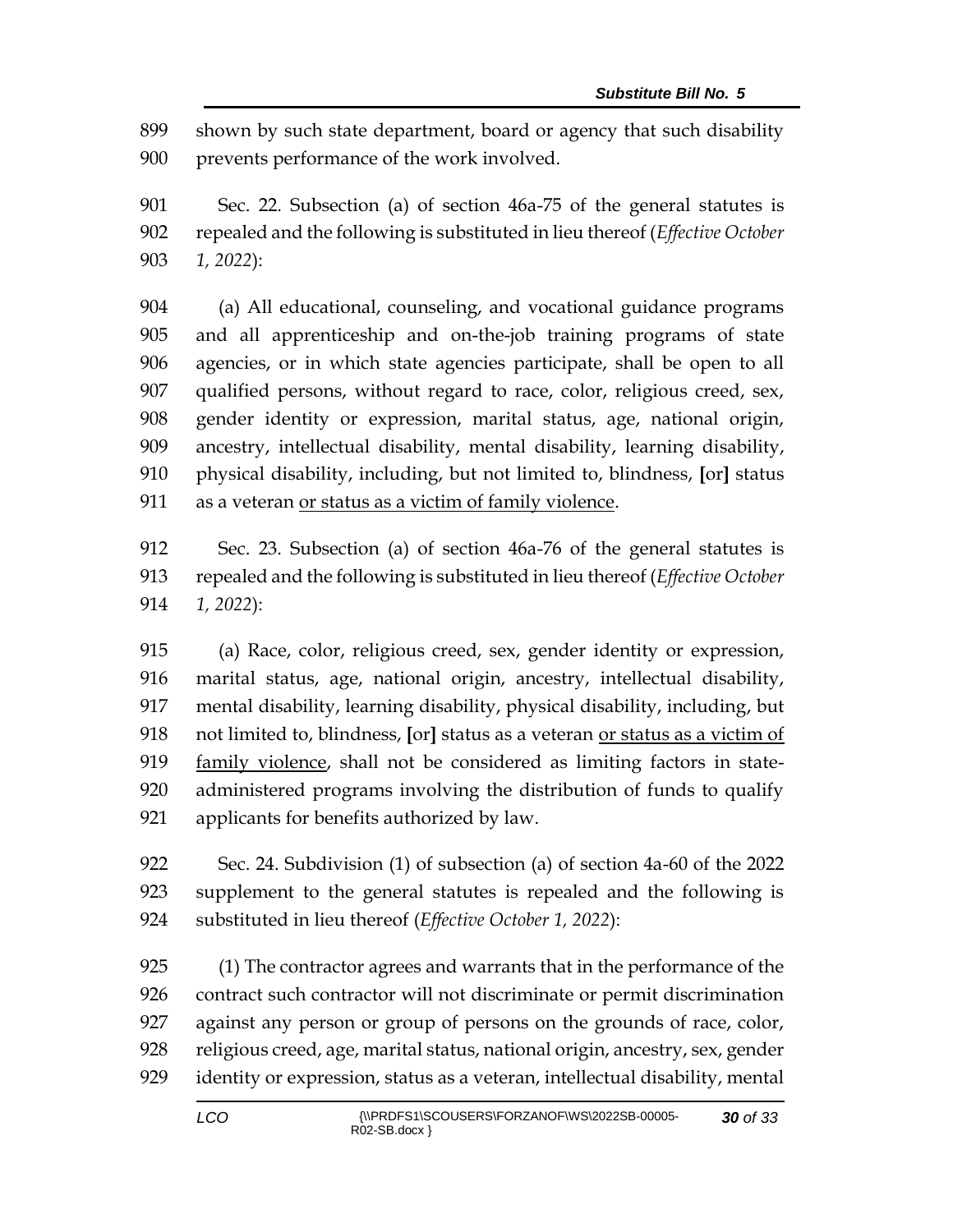disability or physical disability, including, but not limited to, blindness, unless it is shown by such contractor that such disability prevents performance of the work involved, in any manner prohibited by the laws of the United States or of the state of Connecticut; and the contractor further agrees to take affirmative action to ensure that applicants with job-related qualifications are employed and that employees are treated when employed without regard to their race, color, religious creed, age, marital status, national origin, ancestry, sex, gender identity or expression, status as a veteran, status as a victim of family violence, intellectual disability, mental disability or physical disability, including, but not limited to, blindness, unless it is shown by such contractor that such disability prevents performance of the work involved;

 Sec. 25. Subsection (c) of section 10a-55x of the 2022 supplement to the general statutes is repealed and the following is substituted in lieu thereof (*Effective October 1, 2022*):

 (c) Each institution of higher education shall ensure that every member of the campus mental health coalition is educated about the (1) mental health services and programs offered at each campus by such institution, (2) role and function of the campus mental health coalition at such institution, and (3) protocols and techniques to respond to student mental illness that have been developed with consideration given to the students' race, cultural background, sexual orientation, gender identity, religion, socio-economic status or status as a veteran, status as a victim of family violence or service member of the armed forces of the United States.

 Sec. 26. (*Effective July 1, 2022*) The sum of one million four hundred forty thousand dollars is appropriated to the Department of Social Services from the General Fund, for the fiscal year ending June 30, 2023, for domestic violence child and family advocates at domestic violence agencies, as defined in section 52-146k of the general statutes.

Sec. 27. (*Effective July 1, 2022*) The sum of one million four hundred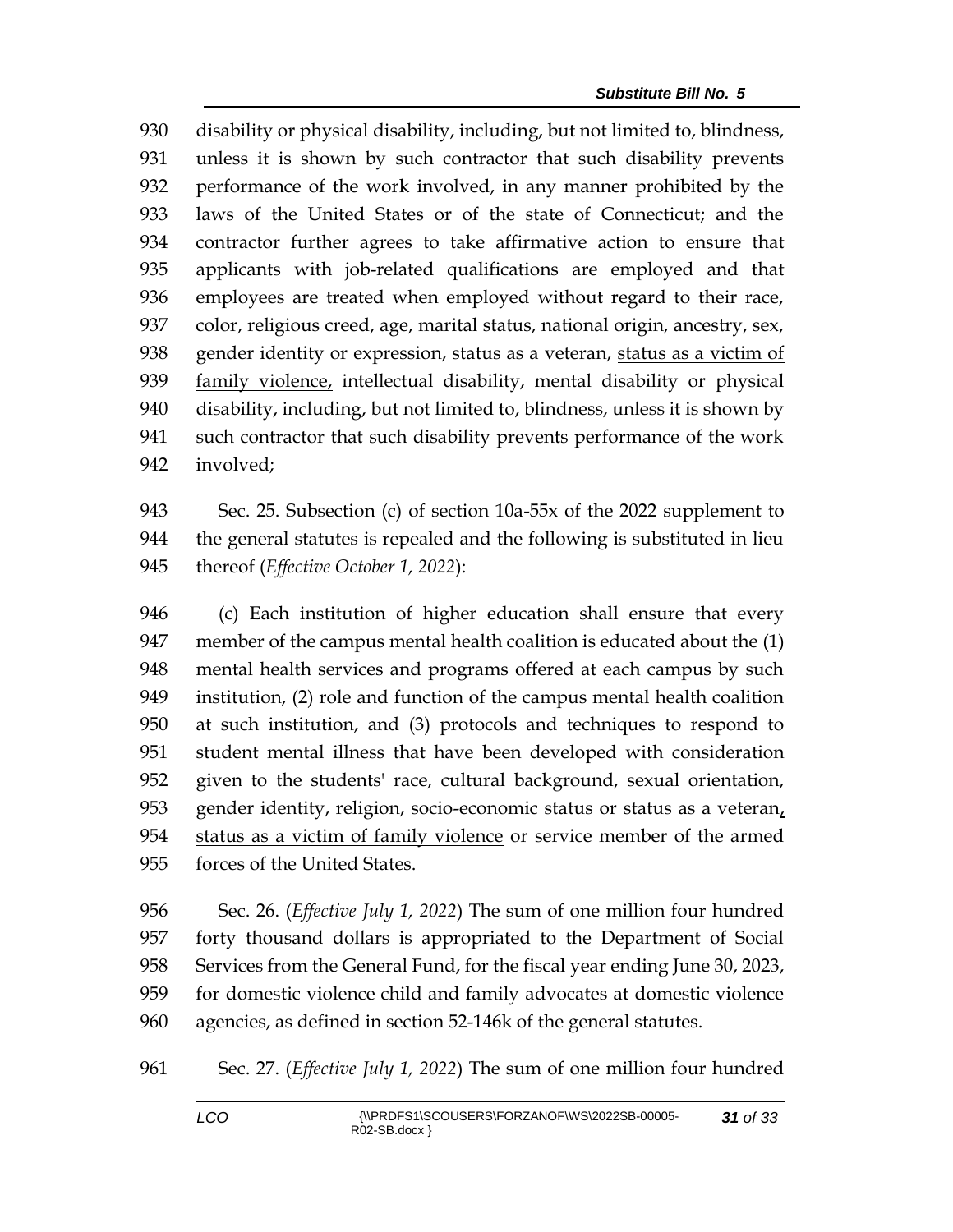forty thousand dollars appropriated in section 26 of this act to the Department of Social Services, for the fiscal year ending June 30, 2023, shall be made available for domestic violence child and family advocates at domestic violence agencies, as defined in section 52-146k of the general statutes, whose purpose shall be to provide trauma- informed services to children and families experiencing domestic violence. For purposes of this section, "trauma-informed services" means services directed by a thorough understanding of the neurological, biological, psychological and social effects of trauma and violence on a person.

| This act shall take effect as follows and shall amend the following |                 |                 |  |  |  |  |
|---------------------------------------------------------------------|-----------------|-----------------|--|--|--|--|
| sections:                                                           |                 |                 |  |  |  |  |
|                                                                     |                 |                 |  |  |  |  |
| Section 1                                                           | October 1, 2022 | New section     |  |  |  |  |
| Sec. 2                                                              | October 1, 2022 | New section     |  |  |  |  |
| Sec. 3                                                              | October 1, 2022 | New section     |  |  |  |  |
| Sec. 4                                                              | October 1, 2022 | New section     |  |  |  |  |
| Sec. 5                                                              | from passage    | New section     |  |  |  |  |
| Sec. 6                                                              | July 1, 2022    | New section     |  |  |  |  |
| Sec. 7                                                              | October 1, 2022 | $46a-51(10)$    |  |  |  |  |
| Sec. 8                                                              | October 1, 2022 | 46a-54          |  |  |  |  |
| Sec. 9                                                              | October 1, 2022 | $46a-56(a)$     |  |  |  |  |
| Sec. 10                                                             | October 1, 2022 | $46a-60$        |  |  |  |  |
| Sec. 11                                                             | October 1, 2022 | $10a-55c(c)$    |  |  |  |  |
| Sec. 12                                                             | October 1, 2022 | $31-40y(a)(5)$  |  |  |  |  |
| Sec. 13                                                             | October 1, 2022 | 46a-58          |  |  |  |  |
| Sec. 14                                                             | October 1, 2022 | $46a-59(a)$     |  |  |  |  |
| Sec. 15                                                             | October 1, 2022 | $46a-64(a)$     |  |  |  |  |
| Sec. 16                                                             | October 1, 2022 | $46a-64c(a)(1)$ |  |  |  |  |
| Sec. 17                                                             | October 1, 2022 | $46a - 66(a)$   |  |  |  |  |
| Sec. 18                                                             | October 1, 2022 | $46a-70(a)$     |  |  |  |  |
| Sec. 19                                                             | October 1, 2022 | $46a-71(a)$     |  |  |  |  |
| Sec. 20                                                             | October 1, 2022 | $46a-72(b)$     |  |  |  |  |
| Sec. 21                                                             | October 1, 2022 | $46a-73(a)$     |  |  |  |  |
| Sec. 22                                                             | October 1, 2022 | $46a-75(a)$     |  |  |  |  |
| Sec. 23                                                             | October 1, 2022 | $46a-76(a)$     |  |  |  |  |
| Sec. 24                                                             | October 1, 2022 | $4a-60(a)(1)$   |  |  |  |  |
| Sec. 25                                                             | October 1, 2022 | $10a-55x(c)$    |  |  |  |  |

*LCO* {\\PRDFS1\SCOUSERS\FORZANOF\WS\2022SB-00005- R02-SB.docx }